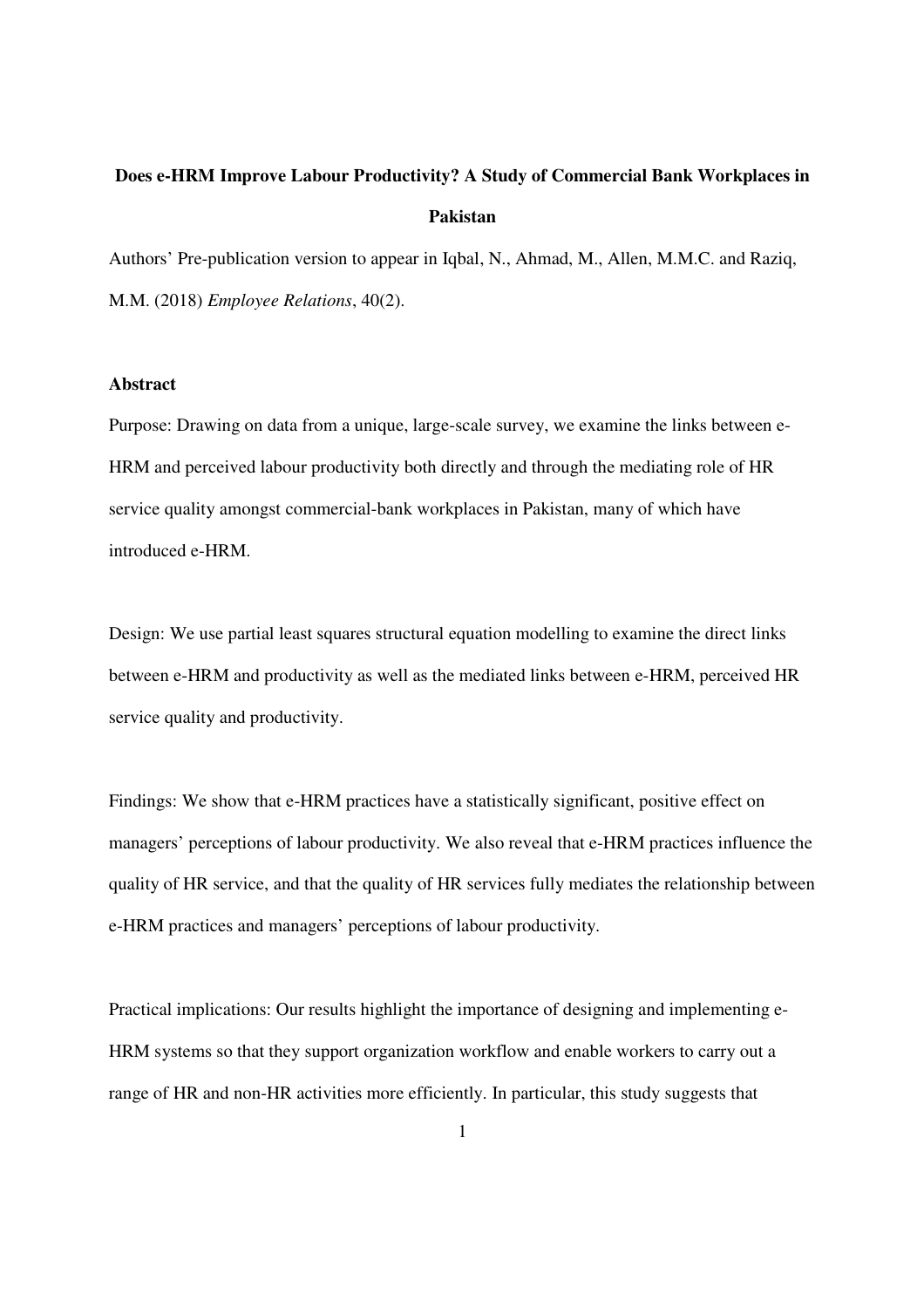managers should focus on how e-HRM impacts on HR service quality in a holistic way, as this is the 'route' via which e-HRM can improve labour productivity.

Originality: Existing research has demonstrated a link between e-HRM and the quality of HR services; however, these studies downplay the potential impact of e-HRM on labour productivity, a key organizational outcome and one that e-HRM aims to improve. The study contributes to the HRM literature by identifying how e-HRM can improve labour productivity by enhancing the perceived HR service quality. The study, therefore, provides the basis for future theory developments in this area.

Keywords: Human resource management; labour utilization; Line managers; Organizational performance; e-HRM; structural equation modelling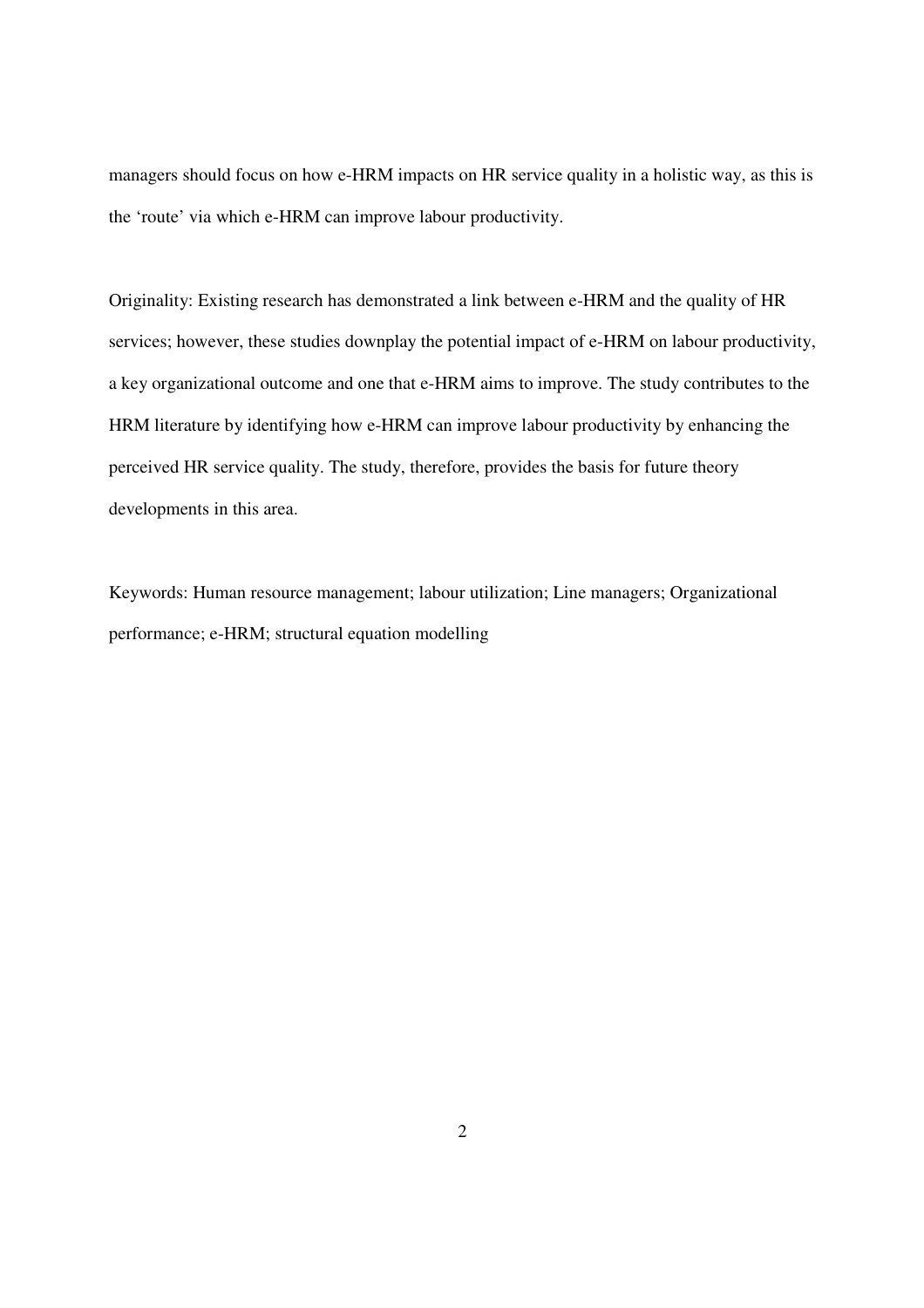# **Introduction**

Existing studies have revealed an important association between e-HRM and the quality of HR services (Bondarouk et al., 2017; Wahyudi and Park, 2014); however, research on the links between e-HRM and strategic objectives is limited (Marler and Fisher, 2013; Parry, 2011; Parry and Strohmeier, 2014; Schalk et al., 2013; Stone & Dulebohn, 2013; Strohmeier, 2007). For instance, previous studies have not examined the direct and indirect links between e-HRM and labour productivity (Marler and Fisher, 2013; Obeidat, 2016; Strohmeier, 2007). Productivity is arguably an even more important outcome for many organizations than the quality of HR services, as improving workforce efficiency can enhance firms' competitiveness (Aryee, Walumbwa, Seidu, Otaye, 2013; Datta et al., 2005; Delery & Shaw, 2001), and companies often introduce e-HRM to enable HR and other employees to focus to an even greater extent on key value-adding activities.

We respond to calls to extend work e-HRM, and focus on e-HRM's direct impact on labour productivity (Marler and Fisher, 2013; Obeidat, 2016) as well as its indirect effect on productivity that is mediated by employers' perception of the quality of HRM services on productivity (Uen, Ahlstrom, Chen & Tseng, 2012; Zheng & Lamond, 2010). If e-HRM does enable employees to perform HR-related activities more conveniently, they are likely to perceive the quality of HR services as high and should have more time for other activities. Existing research has not addressed these relationships (Marler and Fisher, 2013; Obeidat, 2016; Stone & Dulebohn, 2013; Strohmeier, 2007). In addition, research on e-HRM has mostly been conducted in the context of developed European and US economies, and has paid little attention to different national contexts (Bondarouk, Schilling, & Ruël, 2016)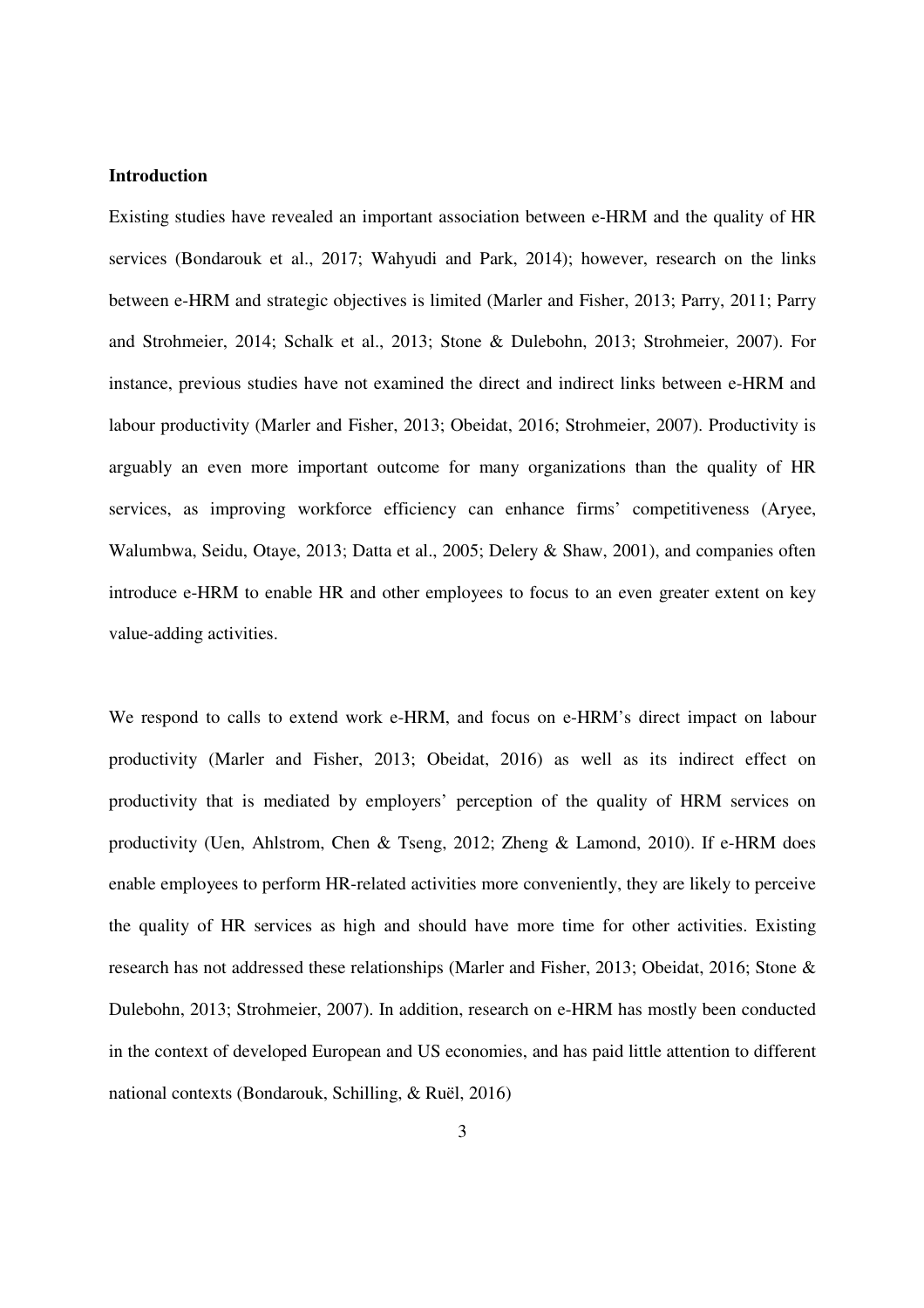We focus on commercial banks in Pakistan for four reasons. First, this sector is one of the most profitable sectors of the economy (Khan, 2009), facilitating the use of the latest management trends and technology. Second, it is expected to remain a strong contributor to the economy (KPMG, 2013), making it an important formal sector within Pakistan's largely informal economy (Ahmad and Allen, 2015). Third, banks' use of individual e-HRM practices and systems has risen sharply recently, as top management has focused on the quality of HR processes and productivity to improve competitiveness (Sabir, Abrar, Bashir, Baig, & Kamran, 2015), enabling us to assess the links between e-HRM and labour productivity. Finally, very little is known about the use of different HRM policies, including e-HRM, and their impact on organizational outcomes in Pakistan (Khilji, 2001). In high power-distance cultures, such as Pakistan (Ahmad and Allen, 2015), some employees may think that performing HR tasks themselves as 'beneath them', potentially limiting their satisfaction with e-HRM and any impact of e-HRM on productivity (Johnson et al., 2016). Studying e-HRM in Pakistan could, therefore, highlight how cultural norms influence how HR practices impact on organizational outcomes.

We, therefore, seek to make three contributions to the literature. First, we enlarge the focus of research on e-HRM's impact on organizational outcomes. Despite the growing importance of e-HRM, existing research has tended to examine the effects of e-HRM on the productivity of the HRM function (CedarCrestone, 2008,2013; Marler and Parry, 2015; Obeidat, 2016; Stone and Dulebohn, 2013). Whilst this is undoubtedly important, we draw on existing empirical evidence that highlights a potential link between e-HRM and overall workplace productivity. Second, by adopting an exploratory approach, we seek to make a contribution to theory building in an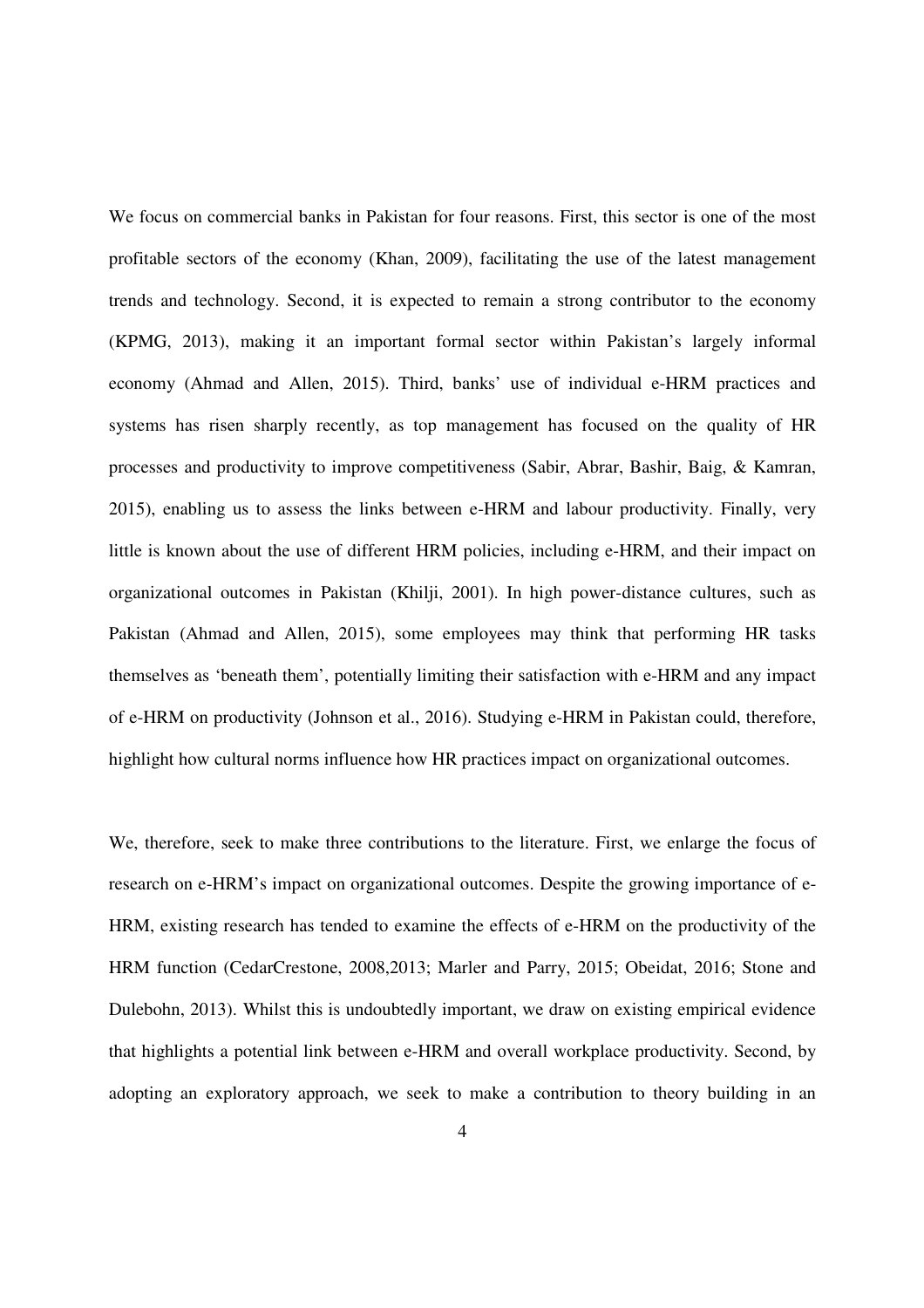emerging area of HRM research. Finally, we respond to recent calls to extend HRM research to emerging economies to explain better how particular HRM policies affect organizational outcomes in different institutional and cultural contexts (Budhwar and Debra, 2009; Olivas-Lujan et al., 2007).

### **Definition of e-HRM**

Definitions of e-HRM abound (Johnson, Lukaszewski and Stone, 2016). Generally, e-HRM is an organization strategy to help align employee behaviour with strategic choices by using flexible and integrated technologies (Marler and Fisher, 2013; Marler, 2009; Panos & Bellou, 2016). More specifically, Johnson et al. (2016, p. 29) define e-HRM as 'the implementation and delivery of HR functionality enabled by a HRIS [HR information system] that connects employees, applicants, managers, and the decisions they make.' This definition conceives of e-HRM as a platform that internal and external stakeholders use to access HRM processes and functions, and that the wider HR information system enables (Johnson et al., 2016). As Bondarouk and Ruël (2009: p 507) note e-HRM also has a strategic purpose as it aims to create 'value within and across organizations for targeted employees and management.' In other words, e-HRM is not just an IT tool to perform HRM activities; it is a means to integrate various HRM and IT activities within organizations to attempt to improve employees' working conditions and the performance of the organization as a whole (Bondarouk and Ruel; 2013; Johnson et al. 2016; Lengnick-Hall and Moritz, 2003; Obeidat, 2016; Panos & Bellou, 2016).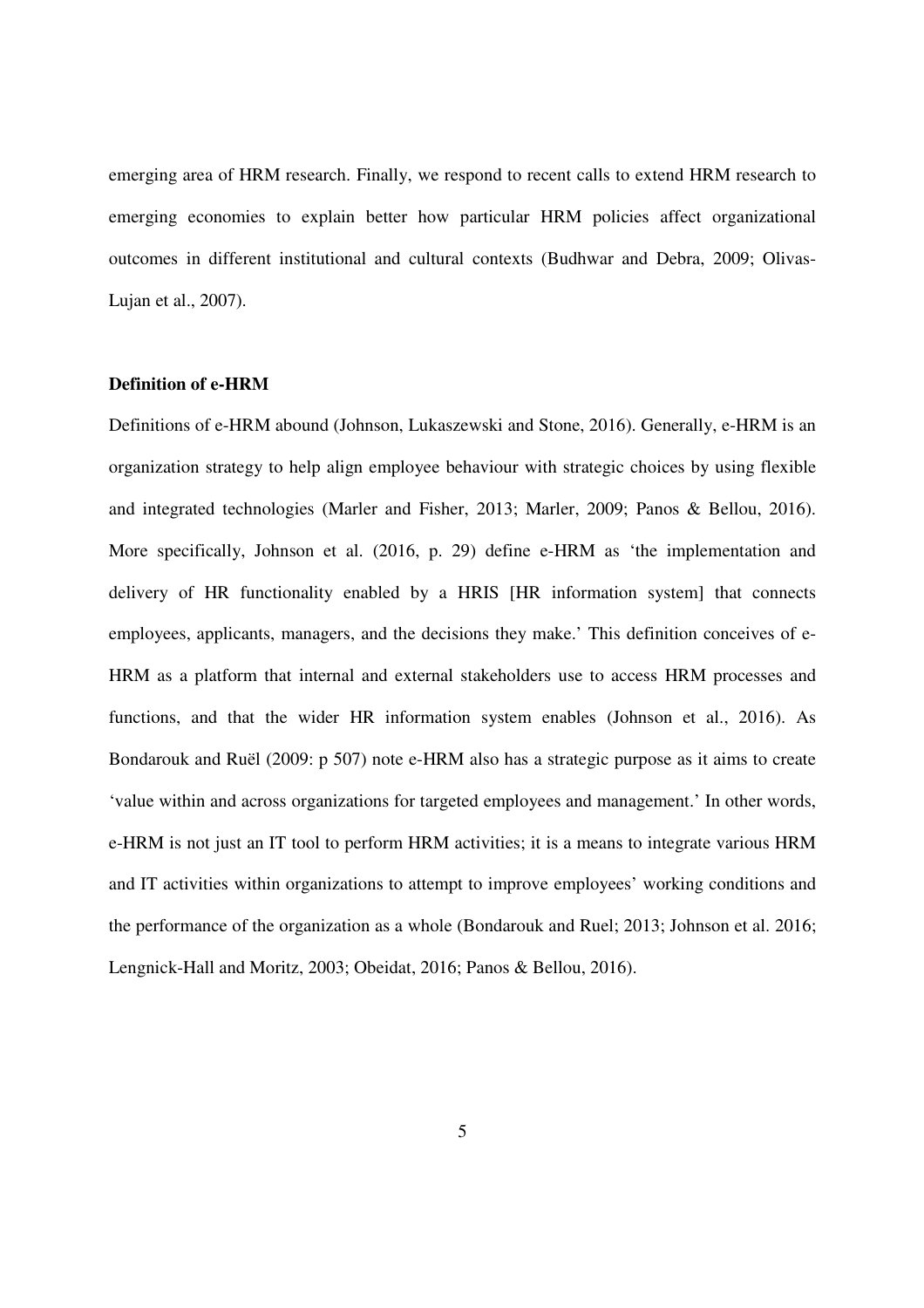# **Literature Review**

The existing research on e-HRM has adopted numerous theoretical perspectives and analytical foci (Marler and Fisher, 2013), including the resource-based view of the firm (Parry, 2011), dynamic capability theory (Bondarouk and Ruel, 2013), contingency theory (Marler and Parry, 2015), theories of how innovations diffuse (Bondarouk, Schilling and Ruel, 2016), adaptive structuration theory (Bondarouk et al., 2017) and social exchange theory (Bissola & Imperatori, 2014). We adopt an exploratory approach that draws on insights from information systems (IS) research. In particular, we focus on the links between e-HRM, labour productivity, and service quality. The latter concept is also an important issue within the IS literature, a key strand of which has focused on service quality as a measure of IS success (DeLone and McLean, 2003; Pitt et al., 1995).

The IS literature operationalizes service quality by examining how far the service provided by the IS matches employee expectations (Tam and Oliveira, 2016). As HRM departments provide services through HRIS-enabled e-HRM to internal and external 'customers' (current and potential employees), we argue that drawing on the concept of service quality to measure the effectiveness of e-HRM is appropriate. Existing research has found a positive and significant link between e-HRM and HR service quality (Bondarouk et al., 2017; Wahyudi & Park, 2014).

Importantly, the broader IS literature has assessed whether or not the use of IS leads to productivity gains for firms, and has often found either no increase in how efficiently employees work (Brynjolsson, 1993; Brynjofsson and Hitt, 2000; Jain and Kanungo, 2005) or only a very small increase (Polák, 2017), leading to a 'productivity paradox' (Brynjolsson, 1993). Thus, the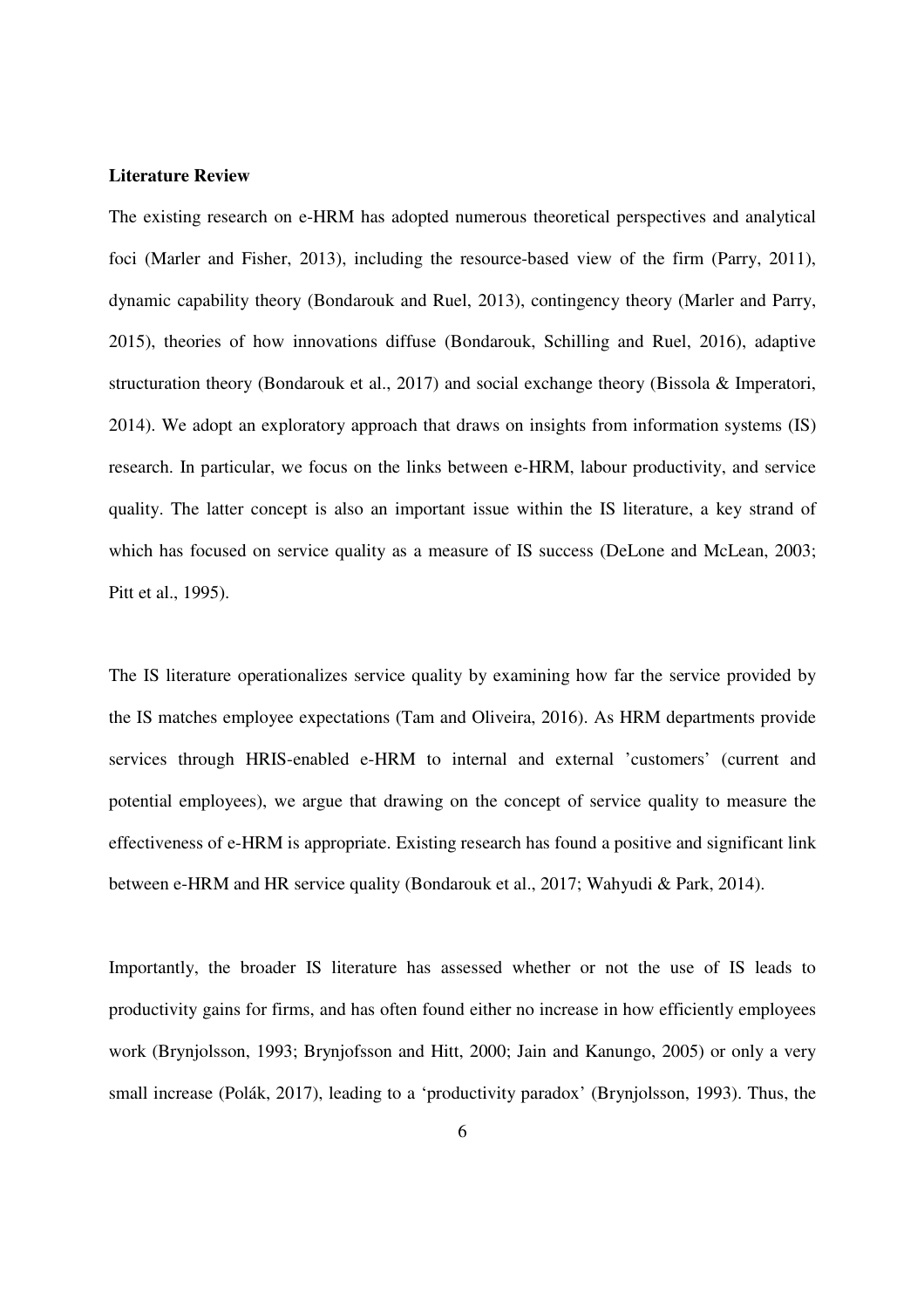impact of IS, generally, on labour productivity is marginal at best. In such a situation, the possibility that other factors mediate the relationship between IS and individual productivity cannot be ignored (Jain and Kanungo, 2005).

We draw on these findings to assess whether e-HRM service quality mediates between e-HRM and labour productivity. Although a practitioner survey has highlighted a positive association between e-HRM and labour productivity (CedarCrestone, 2008, 2013), the relationship between e-HRM and workplace labour productivity is under researched and there is a need to examine this link to promote theory building (Marler and Fisher, 2013; Obeidat, 2016), as there is little agreement on how e-HRM influences organizational performance (Bondarouk and Ruel, 2014; Marler and Fisher, 2016; Obeidat, 2016) and positive effects of e-HRM on organizational performance are not guaranteed (Bondarouk, Schilling, & Ruël, 2016). However, a system that promotes errorless administration or enables employees to complete tasks quicker (i.e improves HR service quality) (Bondarouk et al., 2017;Wahyudi & Park, 2014) is likely to help firms to improve labour productivity (CedarCrestone, 2006).

In short, existing studies have revealed a positive and significant link between e-HRM and HR service quality (Bondarouk et al., 2017; Strohmeier and Kabst, 2014; Wahyudi & Park, 2014). Other work has indicated that HR service quality improves the productivity of the HRM function (Bissola and Imperatori, 2013; Ruel and Kaap, 2012). In addition, e-HRM can enable the organization to improve labour productivity by performing HR activities quicker than traditional practices and enabling non-HR employees to focus on core duties (CedarCrestone, 2006, 2013; Marler and Parry, 2015; Parry, 2011; Parry and Tyson, 2011; Strohmeier, 2007). However, the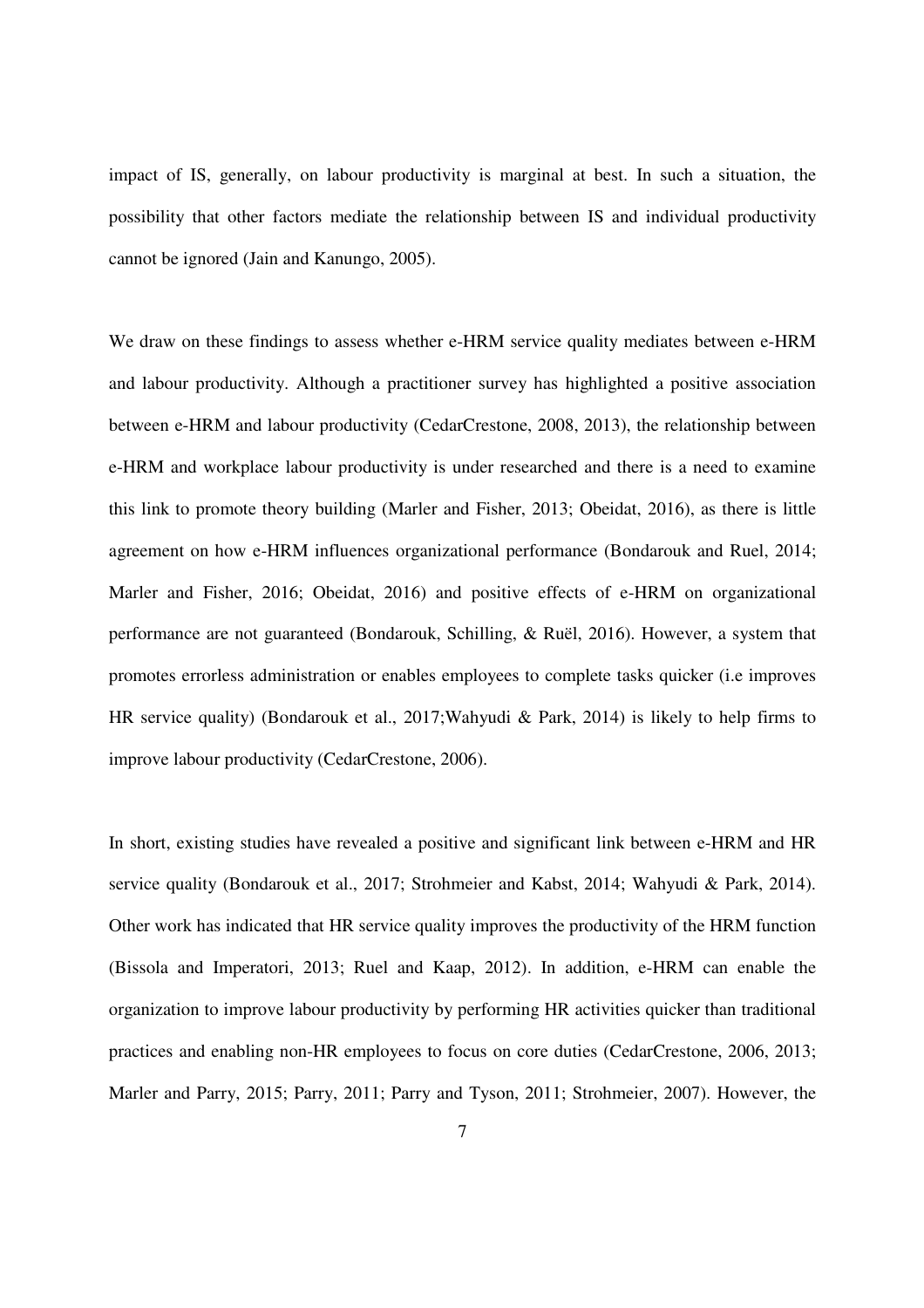lack of theory in this area means that there is a need to carry out empirical research that can integrate these findings within a holistic model to capture the direct and indirect effects of e-HRM on labour productivity (Marler & Fisher, 2013; Strohmeier, 2007).

This study contributes to theory building by exploring the direct relationship between e-HRM and labour productivity as well as the possibility that HR service quality mediates this relationship. For instance, the link between e-HRM and labour productivity may be fully mediated by employers' perceptions of the quality of the HR service. This may indicate that it is not e-HRM practices in themselves that matter, but their ability to improve the quality of the HRM service, as they enable employees to perform their duties quicker and provide them with more accurate strategic and operational HR information when they need it (CedarCrestone, 2013; Parry and Tyson, 2011; Strohmeier, 2007).

#### **Hypothesis Development**

# *E-HRM and perceived labour productivity*

Organizations differ in their use of e-HRM. First, the breadth of e-HRM refers to the number of e-HRM practices that an organization uses (Parry, 2011). Second, the depth of e-HRM indicates the degree to which each e-HRM practice is embedded (Bissola and Imperatori, 2013). Using the variation in the extent to which bank branches use different e-HRM practices, we explore the links between e-HRM and labour productivity.

Labour productivity is a key outcome and refers to how efficiently a firm's labour force works (Datta, Guthrie, & Wright, 2005; Paauwe, 2009). E-HRM systems create unique opportunities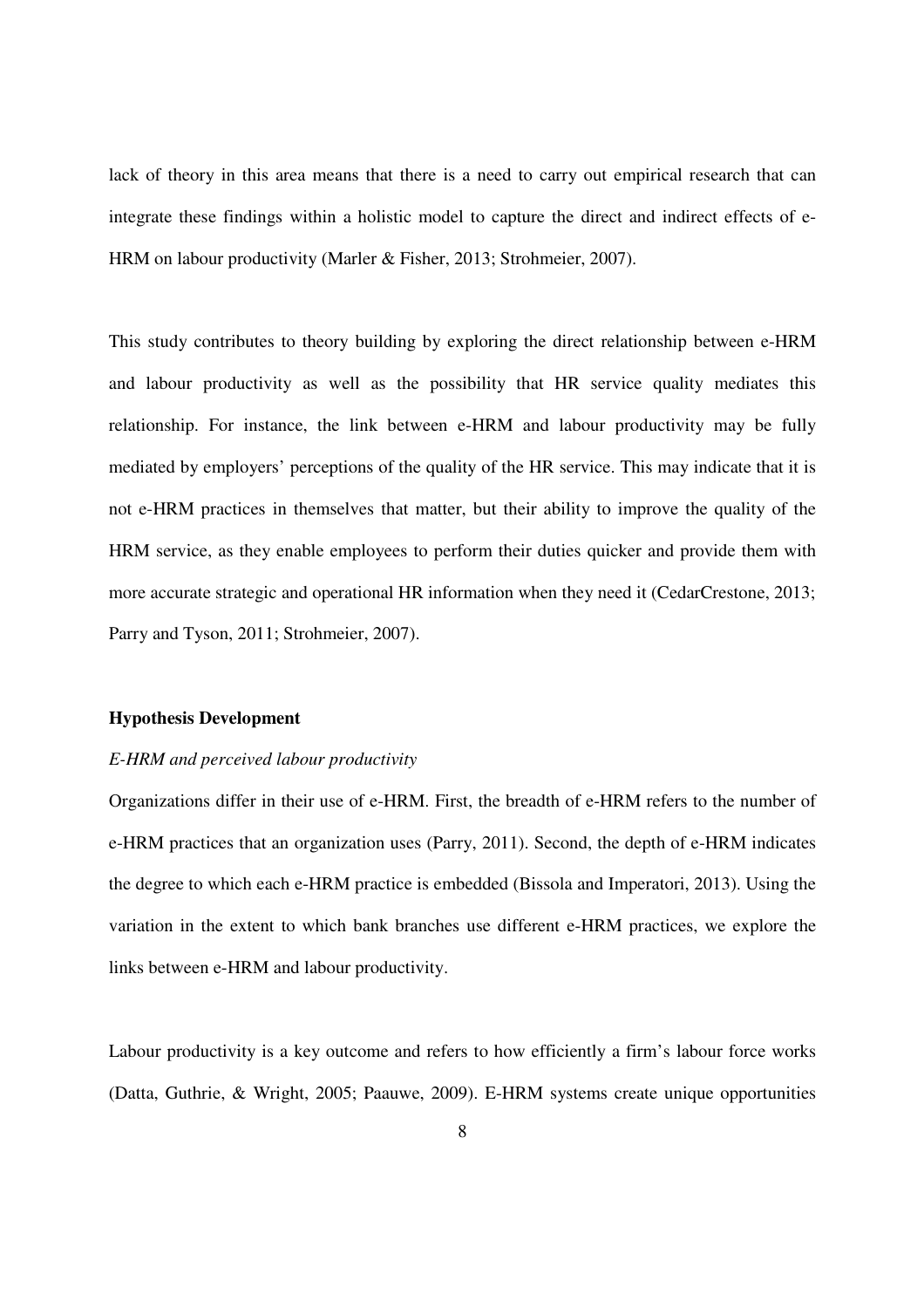for employees to enhance their capabilities and thus contribute to the organization's success (Panos & Bellou, 2016; Marler and Fisher, 2013; Bissola and Imperatori, 2013; Bonaruk and Ruel, 2013). The practices associated with e-HRM can provide an efficient and alternative way to perform HR processes more accurately and efficiently, potentially leading to greater labour productivity (Marler and Parry, 2015; Parry, 2011; Lengnick-Hall and Moritz 2003; Shrivastava & Shaw, 2003; Snell, Stueber, & Lepak, 2002).

The basic goal for e-HRM as an employment system is to improve employee productivity rather than simply using technology for HRM processes. Some existing work suggests that e-HRM value creation depends on the extent to which e-HRM practices are used: organizations with more e-HRM practices outperform those organizations with fewer e-HRM practices (Cedarcrestone, 2009). Drawing on existing empirical evidence, we argue that the more e-HRM practices a workplace uses, the more likely that establishment is to experience productivity gains (Bissola and Imperatori, 2013; Cedarcrestone, 2009; Parry, 2011; Panos & Bellou, 2016) and hypothesize that e-HRM has a direct and positive impact on managers' perceptions of labour productivity.

We focus on perceived labour productivity for two reasons. First, IT-related productivity changes are difficult to capture using economic measures, as such measures may cover a diverse range of organizational activities and IT uses (Brynjolfsson, 1993; Brynjolfsson and Hitt, 2000). Second, productivity is a multi-dimensional construct that is difficult to assess using one quantitative statistic, such as task performance (DeLone and McLean, 2003). Therefore, as we detail below,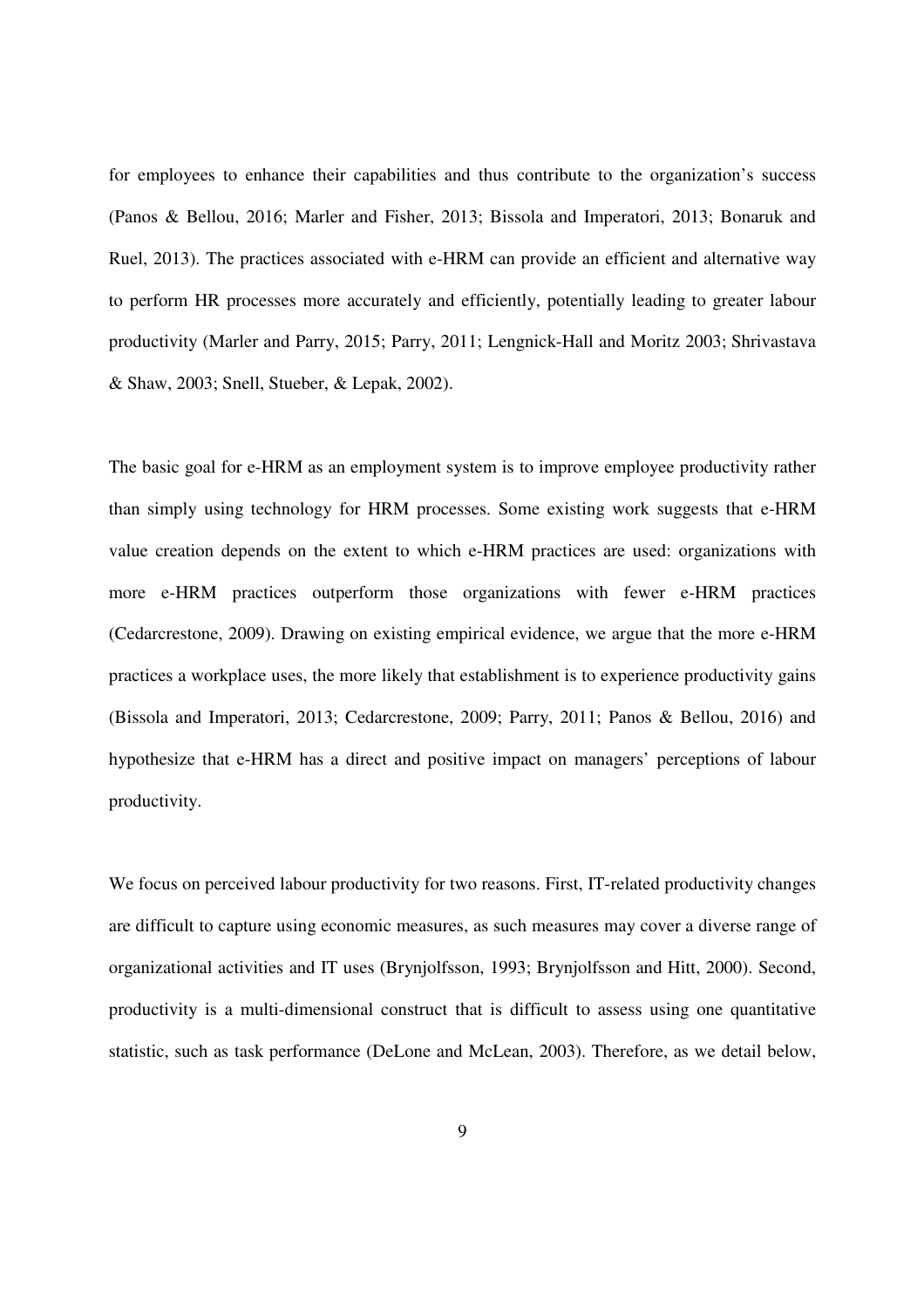we ask managers within the bank branches to assess how e-HRM has influenced a broad range of employee activities, and hypothesize that:

*H1: In workplaces that adopt more e-HRM practices, managers will assess labour productivity to be higher.*

### *E-HRM and the Quality of HR Services*

Value has been defined in terms of efficiency and HR service quality (Marler and Fisher, 2016; Ruël & Kaap, 2012; Wahyudi & Park, 2014). HR service quality has been shown to be an important value-creating factor for employees. One of the reasons why firms use e-HRM is to improve the quality of their HR services to employees (Bondarouk et al., 2017; Wahyudi & Park, 2014; Tyson and Parry, 2011). HR service quality refers to the 'expectations of an increase in HRM service quality through the implementation of e-HRM' (Bondarouk et al. (2017, p. 4). By improving the quality of the services that HR provides to employees, firms may be able to enhance their productivity (Marler and Parry, 2016; Uen et al., 2012).

Most recent e-HRM studies propose large increases in the quality of HRM services through e-HRM (Bondarouk et al., 2017; Ruel et al., 2007; Ruel and Bondarouk, 2014; Ruel and Kaap, 2012; Wahyudi and Park, 2014), which increases in managers' perception of the HR service will reflect. Empirical evidence supports these arguments; for example, Wahyudi & Park (2014) found that the scope of e-HRM practices is a strong predictor of HR service quality. Bondarouk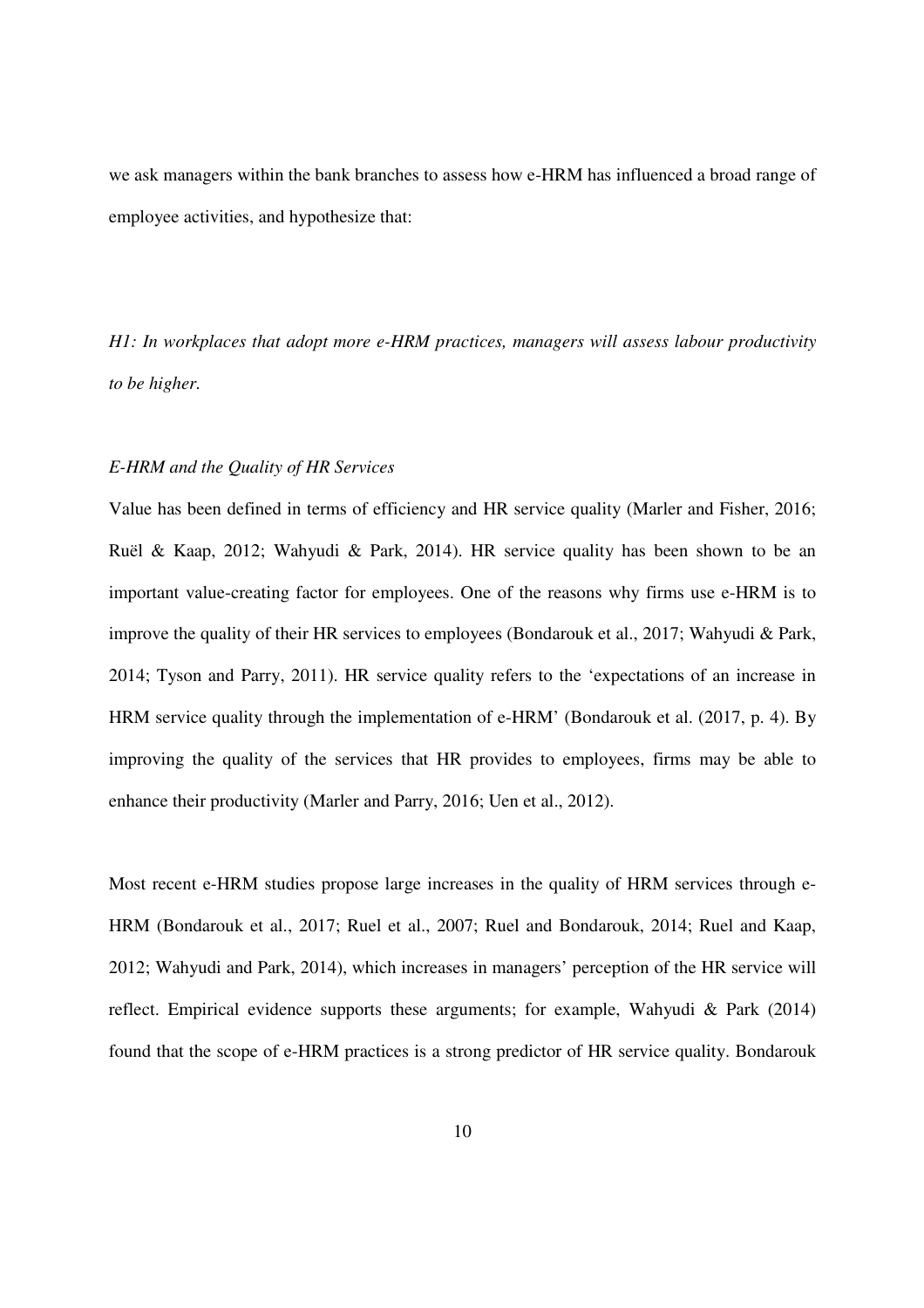et al.'s (2017) and Wahyudi and Park's (2014) results indicate that e-HRM is positively associated with HR service quality. We, therefore, propose:

H2: *The greater the use of e-HRM practices, the higher the perceived HRM service quality will be.*

## *HR service quality and labour productivity*

Firms have recognized the importance of improving the quality of HR services that they provide and focus on productivity to enhance their sustainable competitive advantage (Paauwe, 2009). The perceived quality of HR services can increase employee satisfaction and, as a result, enhance how managers perceive employee productivity (Aryee et al., 2013; Bondarouk et al., 2017; Chang, 2005; Uen et al., 2012).

Reliable HR services can improve the interaction between those with HR responsibilities, including line managers, and employees, leading to increases in perceived HR service quality (Bissola & Imperatori, 2013; Uen et al., 2012). By improving the HR service, employers can seek to improve employees' productivity (Drucker, 1999; Meijerink et al., 2016; Uen et al., 2012). However, studies that examine the relationship between HR service quality and organizational outcomes, such as labour productivity, are limited (Marler and Parry, 2011; Parasuraman, 2010). Aryee et al (2013) have argued that service quality is not the ultimate performance outcome for organizations, and future studies should examine the relationship between perceived HR service quality and performance outcomes, such as labour productivity. We, therefore, hypothesize: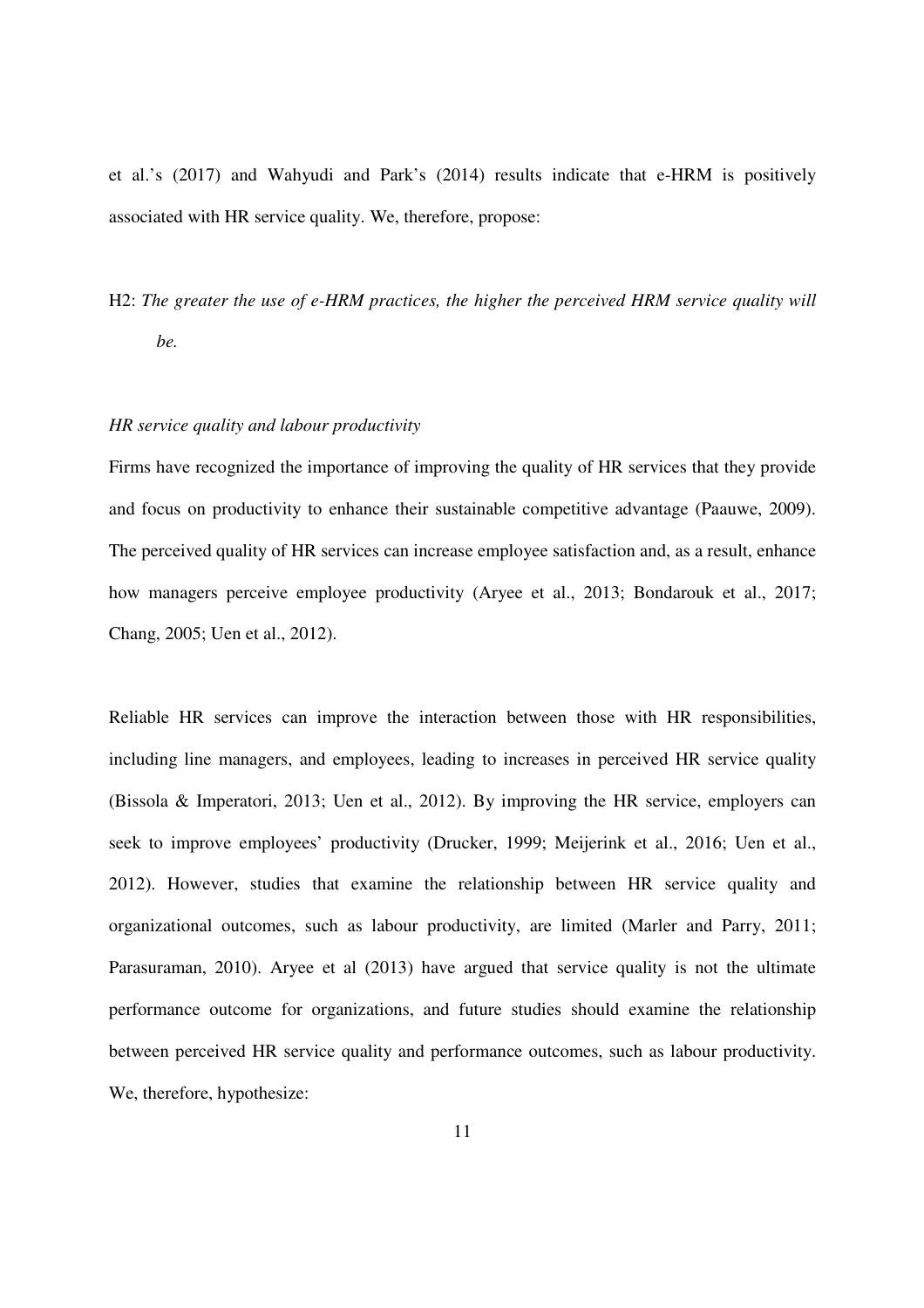*H3: The higher the perceived HRM service quality is, the higher manager's perceptions of labour productivity will be.* 

# *The mediating role of HRM service quality*

Previous research suggests that e-HRM systems can improve the quality of HR processes and eventually influence strategic outcomes (Bondarouk and Ruel, 2013; Meijerink, Bondarouk & Lepak, 2015; Parry and Tyson, 2011). Consequently, the quality of HR services has a central position in the e-HRM performance causal chain. Uen (2012) has argued that HR service quality should be evaluated through an input, process and output quality framework. The *output of HR service quality* describes the consequences of service quality and demonstrates what an organization is achieving by providing quality services to employees. If HR services meet employees' needs, their productivity is likely to increase (Uen et al., 2005). The *process of HRservice quality* links those factors that affect perceived HR service quality to the consequences of perceived HR service quality, such as interaction and co-operation (Uen et al., 2012, 2005). *Input of HR service* represents the structure, practices, technology, resources and equipment to support services (Uen et al, 2012). The literature indicates that well-designed HRM practices and a wellestablished structure are crucial for enhancing HR service quality (Meijerink, Bondarouk and Lepak, 2016; Lin, 2012; Marler and Parry, 2015; Uen et al., 2012).

Based on these theoretical underpinnings and empirical results, we argue that HRM service quality mediates the link between e-HRM and labour productivity. This study takes the first step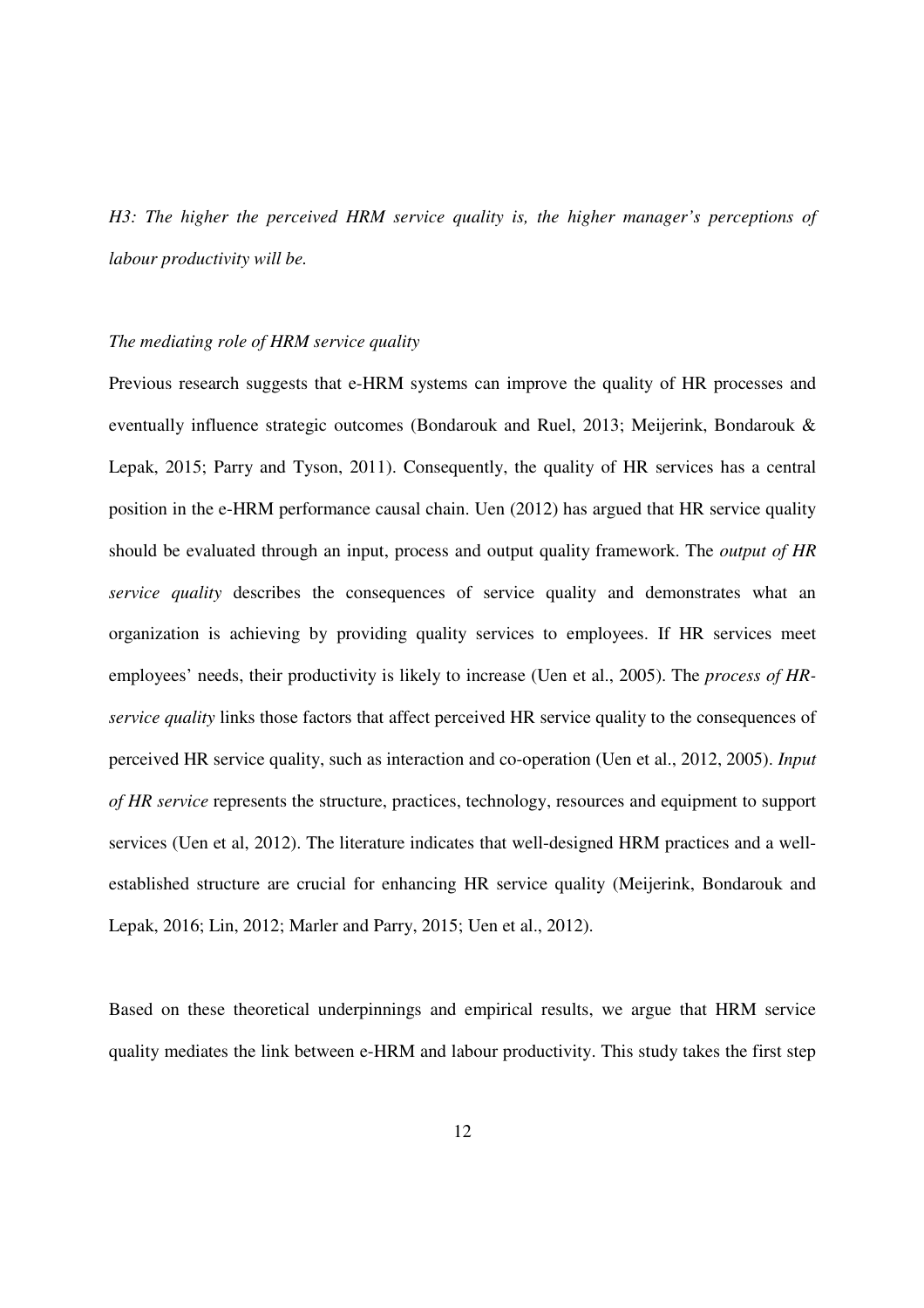to test this relationship by examining the impact of e-HRM and labour productivity through the mediating role of HR service quality. Specifically, we hypothesize that

*H4: HRM service quality mediates the relationship between e-HRM and managers' perceptions of labour productivity.* 

# **Pakistan's Business Context**

Context matters in e-HRM research because the adoption of e-HRM practices varies from sector to sector and country to country (Bondarouk, Schilling, & Ruël, 2016; Obeidat, 2016), creating the need to study, as this paper does, particular sectors in specific countries. In addition, emphasizing the need for studies to examine the links between e-HRM and productivity in emerging economies, Bondarouk et al. (2016) have noted that most empirical evidence on the relationship between e-HRM and strategic organizational outcomes is from developed economies. Existing research, therefore, highlights 1) the importance of country-specific values as these influence the relationship between e-HRM and organizational outcomes (Ahmad and Allen, 2015; Peretz and Parry, 2016) and 2) that e-HRM is not automatically suitable for developing economies.

Pakistan is a South Asian lower-middle income country with a population of 195.5 million (Economic Survey of Pakistan, 2016). There are 25 commercial banks listed on Pakistan's stock exchange. During the last few years, banks have expanded their branch network and some new commercial banks have emerged (SBP, 2010), increasing competition among them and pushing them to rely on their internal resources, such as human resources, for their survival and growth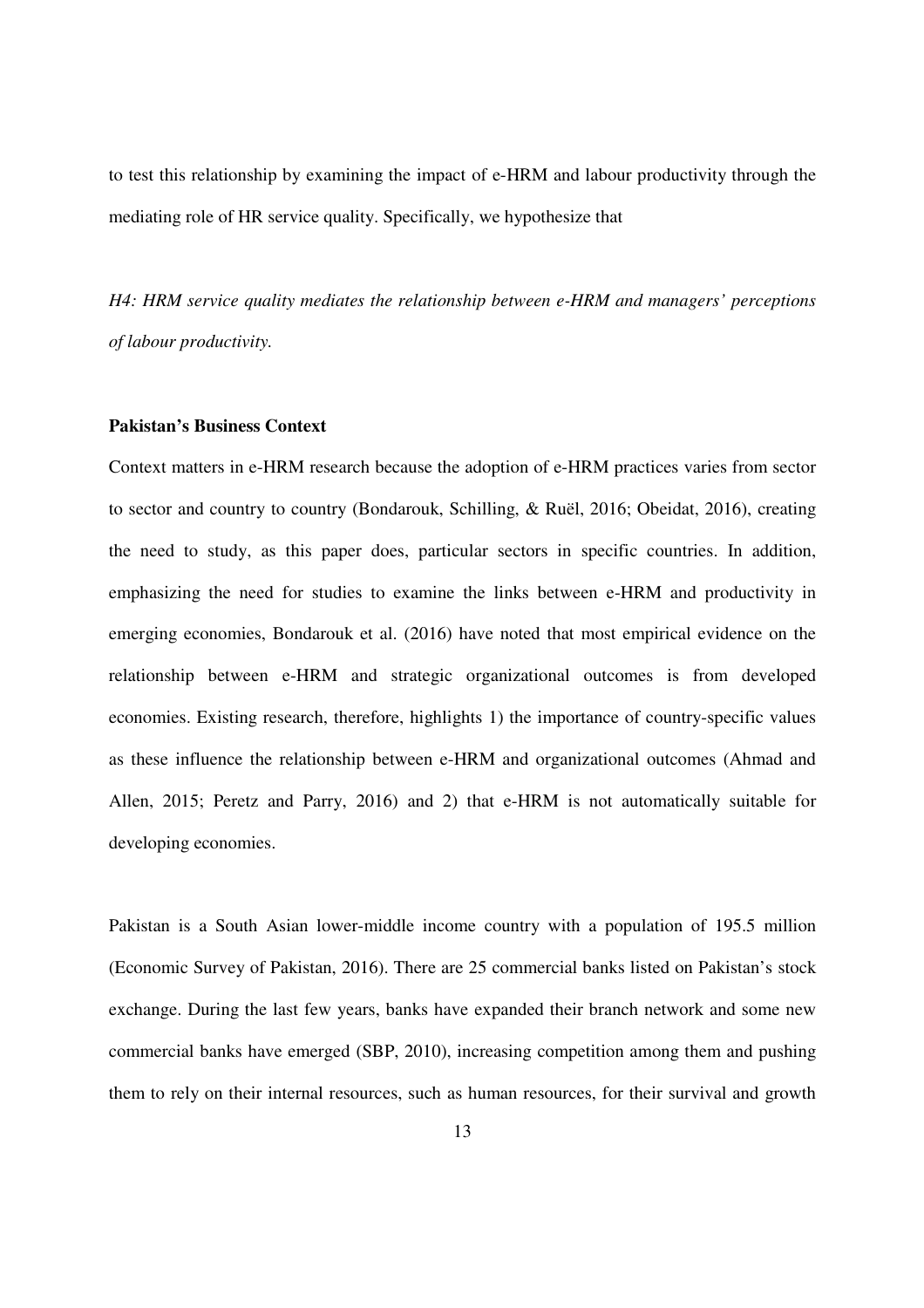(Ahmed et al., 2010; Irfan et al., 2009). Consequently, banks have focused on HRM systems to create value and to compete in the market, leading them to adopt technological innovations, such as e-HRM, to improve organizational performance (Qureshi, Zafar and Khan, 2008). Many managers in Pakistan view policies that emerge in the US as superior to their own (Khilji, 2002), potentially reinforcing the shift towards e-HRM. Although the business environment is unpredictable in many emerging economies (Bondarouk, Schilling, & Ruël, 2016), the situation in the banking sector is Pakistan is likely to be more stable, facilitating the adoption of e-HRM systems and their use by employees. However, as yet, no studies exist that examine the relationship between e-HRM and labour productivity; this limits our understanding of how appropriate it is for Pakistani firms to emulate some of the HR practices of their US counterparts.

As research on Mexican firms has shown, cultural norms influence how employees respond to e-HRM systems (Olivas-Lujan et al., 2007). It is, therefore, unclear if the new e-HRM policies will have the desired effect in Pakistani banks. Unlike many developed economies, Pakistan is characterized by high uncertainty avoidance, power distance and hierarchical power (Hofstede, 2017). As a result, employees may be unwilling to carry out HR tasks that, previously, employees with a lower status may have carried out, limiting non-HR employees' perception of HR service quality and reducing any potential productivity gains.

#### **Research Design and Methods**

# *Data*

There are no secondary data sources on e-HRM within workplaces in Pakistan. We, therefore, adopted a multistage sampling of the 25 commercial banks in Pakistan, as it is more suitable for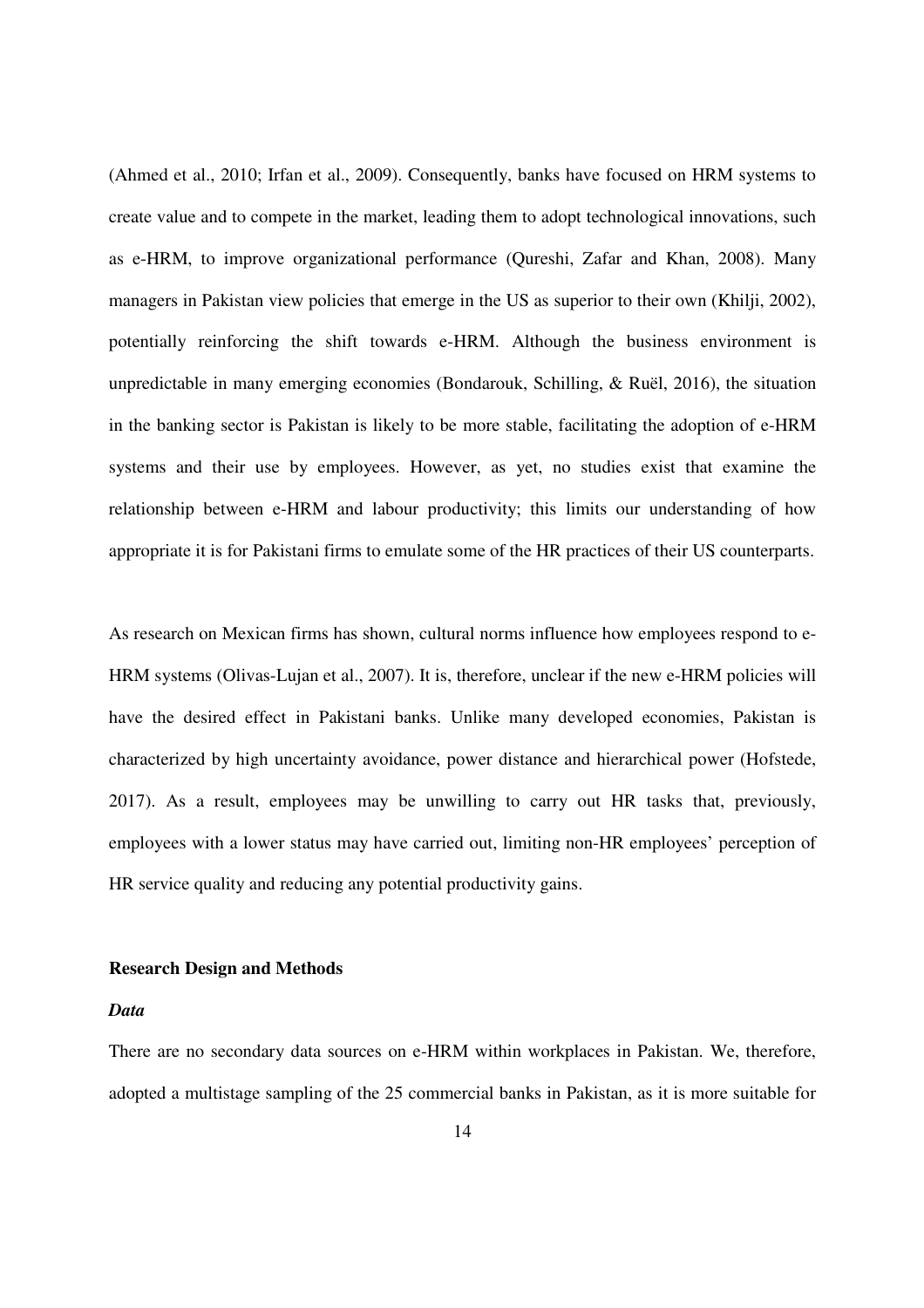a large scale enquiry covering a comparatively wide geographical area. In the first stage, we contacted via telephone the HR directors of all the 25 banks to see if they used any e-HRM practices or a system to manage their HR function. We selected only those banks that have had an e-HRM system functioning for at least two years.

We then sent a structured self-administered questionnaire to 11 banks in Islamabad, Rawalpindi, Peshawar, Lahore and Karachi, where, collectively, most commercial activity in Pakistan is concentrated (Ahmad and Allen, 2015). The banks have 1024 branches in the targeted cities. Using a random sampling approach, we invited 516 branches to participate in the research. One questionnaire per branch was sent out. To decrease the risk of common method variance, we used different sources for the explanatory and outcome variables (Chang, van Witteloostuijn, & Eden, 2010). We asked the line managers to complete the section of the survey on e-HRM and the branch manager to answer the questions on branch performance. Overall, we received a response from 323 branches of the surveyed branches (62% response rate).

The role of line managers as agents to implement HRM practices is fundamental to understanding how employees interpret and respond to e-HRM value creation proposition (Alfes et al., 2013). In addition, previous studies have illustrated that line managers play an important role in the HRM-performance relationship (Hartog et al., 2013; Purcell & Hutchinson, 2007). As Purcell and Hutchinson (2007, p. 6) noted, line managers' behaviour and point of view 'has to be included in any causal chain seeking to explain and measure the relationship between HRM and organizational performance.' Although many e-HRM studies use HR managers only to explore value creation proposition, key information about how HRM policies operates lies with line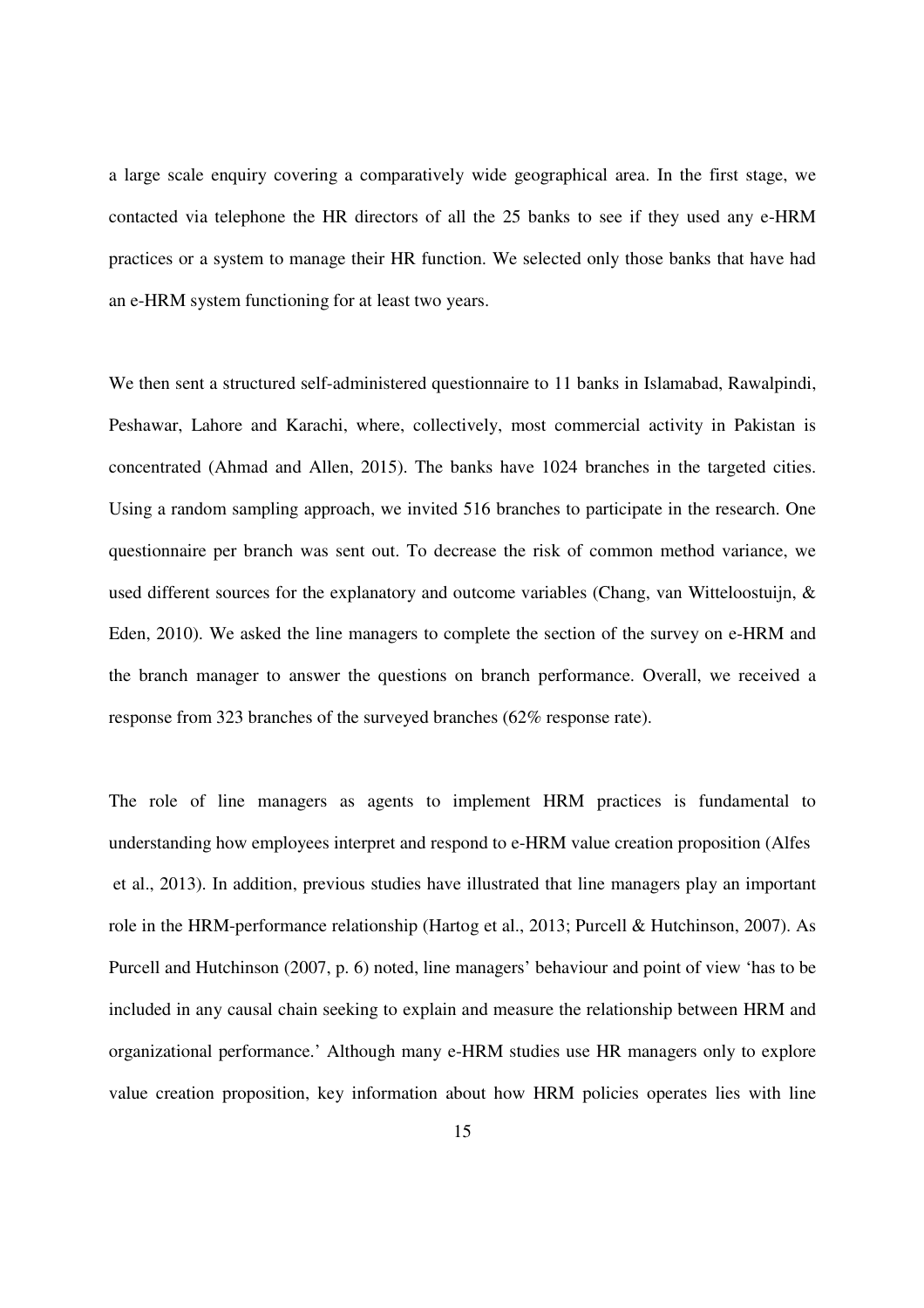managers (Keenoy, 1999; Khilji et al., 2007). Importantly, line managers as well as HRM professionals deliver HR activities (Parry, 2011; Obeidat, 2016; Stroehmeier 2007), making line managers' knowledgeable about HRM policies and employees' views of them. As the implementation of HRM policies is likely to vary between establishments (Tüselmann et al., 2007), this study focuses on individual branches and the line and branch managers within them.

#### *Scale development and Measures*

Using a seven-point Likert scale, we asked respondents to indicate the use of particular e-HRM practices. The scale ranged from 1, habitually used; 2, quiet frequently used; 3, slightly frequently used; 4, neither frequently nor infrequently used; 5, slightly infrequently used; 6, infrequently used; to 7, not used. Drawing on previous e-HRM research (Bissola and Imperatori, 2013; Cranet survey, 2009; Parry, 2011; Parry and Tyson, 2011), we focus on nine e-HRM practices: performance management, performance appraisal, benefit management, recruitment, selection, training and development, grievance management, talent management and knowledge management. Table 1 provides the details of these items. Building on arguments from the e-HRM literature, we create a bundle of e-HRM practices rather than testing for the individual effects of each practice (Bissola & Imperatori, 2013; Parry, 2011).

We used the perceived quality of the HR service and labour productivity as endogenous latent variables. Adapting Bondarouk et al.'s (2017) and Wahyudi and Park's (2014) HR service quality scale, we measured the perceived quality of the HR service using six items (see Table 1). For the reasons noted above, we used managers' perceptions of employee productivity when analysing the relationship between e-HRM and productivity. In addition, other studies have used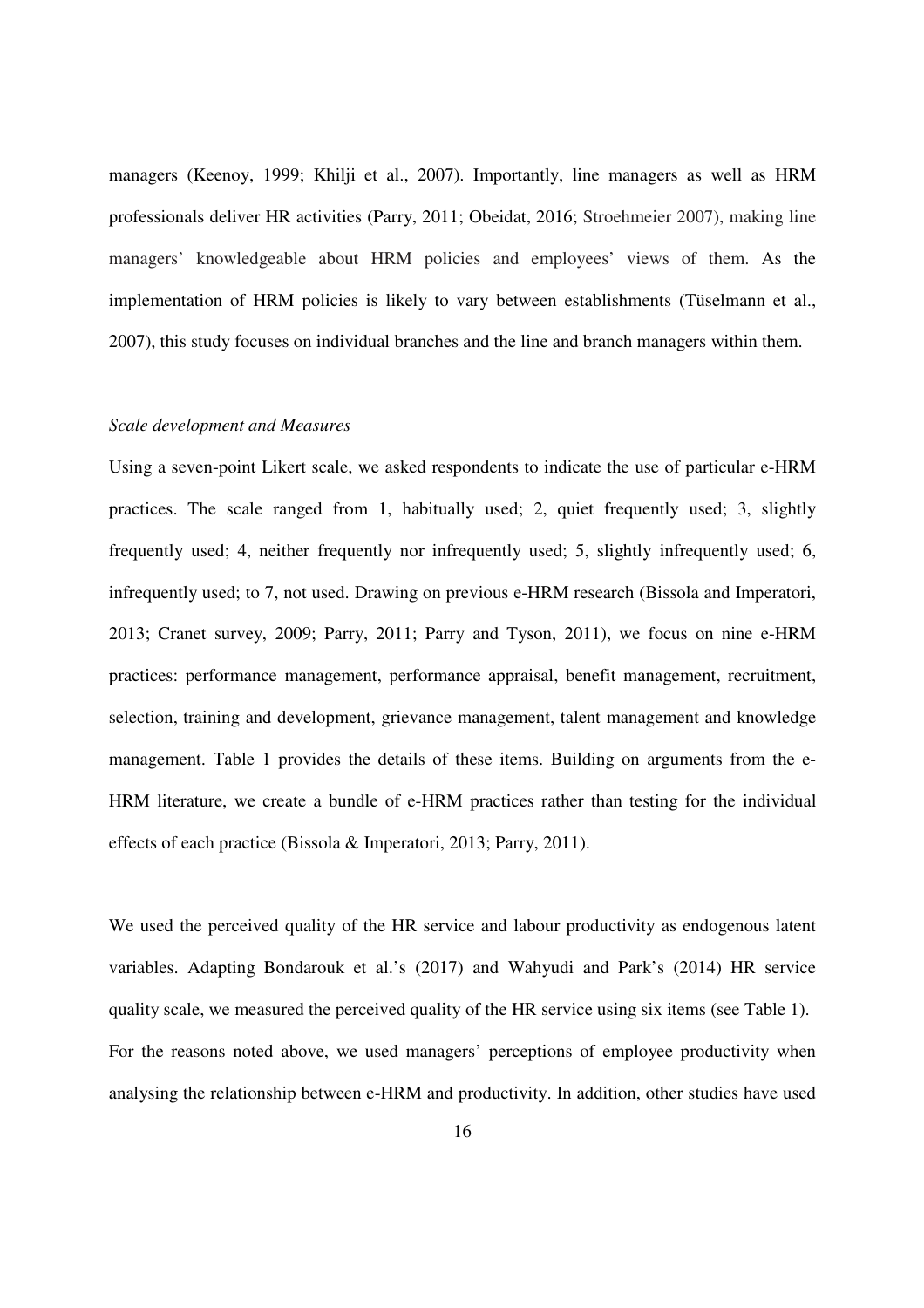perceived labour productivity on the basis that it is a valid and reliable measure (Ahmad and Allen, 2015; Bryson et al., 2006; Goodhue and Thompson, 1995; WERS, 2004).

We used five measures of perceived labour productivity on seven-point Likert scales adapted from previous studies (Goodhue and Thompson, 1995; Jain and Kanungo, 2005; WERS, 2004; Kraemer and Danziger, 1990). For example the measure 'We believe that the productivity of our employees is better than that of our competitors' is taken from WERS (2004). Absenteeism and presenteeism were also used to measure perceived labour productivity (Koopman et al. 2002). The measure 'Since the implementation of e-HRM, the average absentee rate is lower' is used to evaluate absenteeism as an element of productivity. The quality and quantity of work (QQ) scale, task productivity and innovation task were also used to measure labour productivity. The item 'e-HRM makes employees' jobs much easier' that was adapted from Wu and Wu (2005) and is used to assess the task productivity dimension of the perceived labour productivity (Goodhue and Thompson, 1995; Jain and Kanungo, 2005). Our measure of perceived labour productivity is, therefore, based on items, which are drawn from the literature, that cover absenteeism, presenteeism, quality and quantity work, task productivity and innovation productivity; a panel of experts (two academics and three industry experts) also validated our measures.

We used a common technique (Hair et al., 2006), exploratory factor analysis, to validate our scales. All the items were significantly loaded on their respective construct. All factor loadings are greater than the threshold value of 0.70, indicating that the scale is reliable and valid as shown in Table 2. The discriminant validity, convergent validity and composite reliability also illustrated that the measure used for labour productivity has statistical validity and reliability.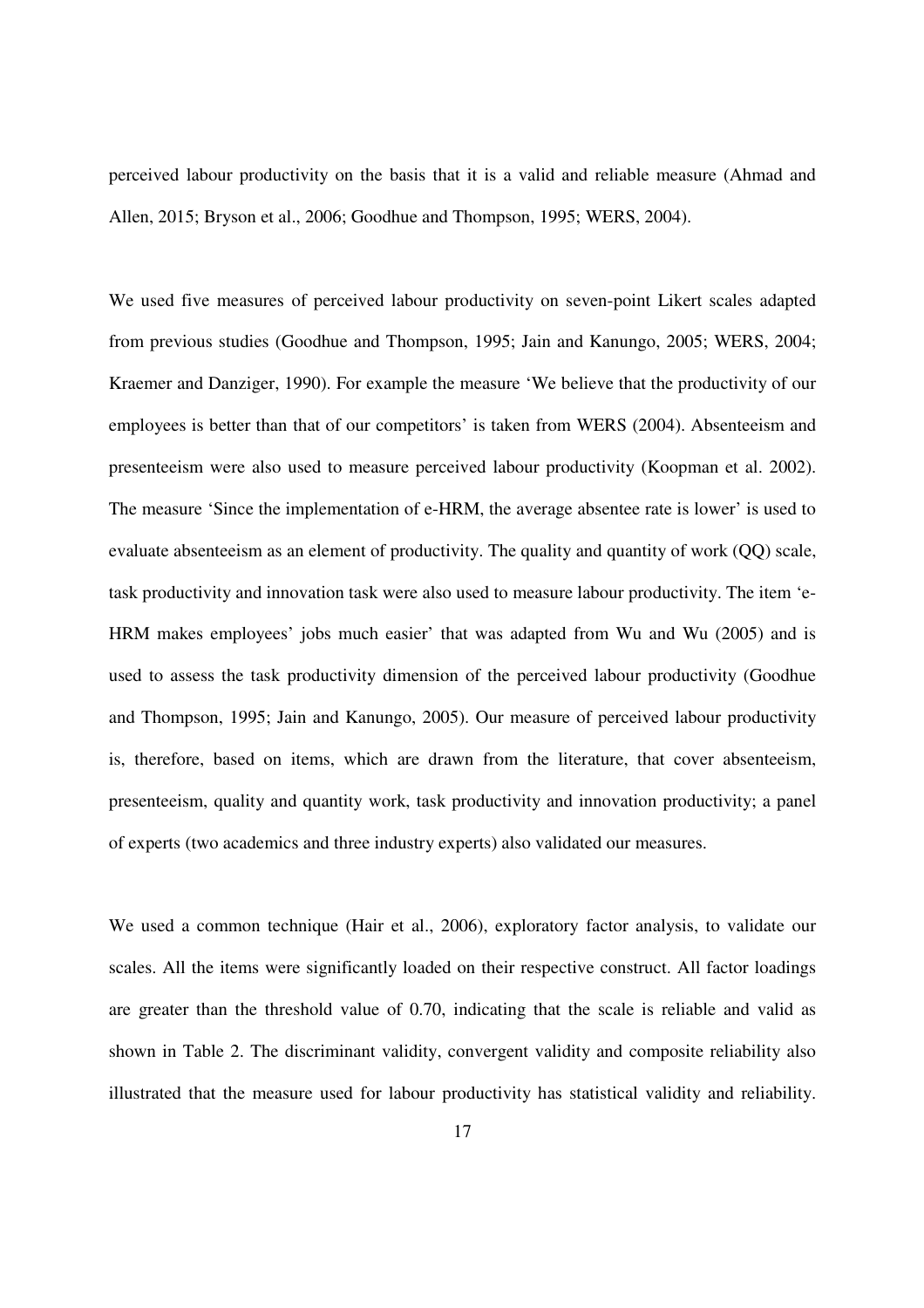The theoretical discussion and statistical validation suggested that the measures used are quite relevant. As previous research has found that organizational size and age are predictors of labour productivity (Parry, 2011), we used these as control variables.

Table 1 to be inserted here

#### **Common Method Variance**

As noted above, we used different sources for the explanatory and outcome variables to reduce the risk of CMV. Various techniques exist to check for CMV (Podsakoff et al., 2003). The one most commonly used in HRM and IS research is the Harman single factor test (Bondarouk et al., 2017; Parry, 2011; Prieto-Pastor & Martin-Perez, 2015; 2013). We checked for CMV by using the Harman test as well as exploratory factor analysis. The test and analysis demonstrate that no single factor accounted for substantial variance; therefore, CMV cannot be assumed for the study.

#### **Analytical Strategy: Structure Equation Modelling**

Using SMART PLS, we estimated our conceptual model through PLS-SEM, which is commonly used in business research for exploratory studies (Hair et al., 2016) and is a powerful technique for assessing causal relationships. Covariance-based SEM assumes that data should be perfectly normalized; PLS-SEM does not. Predictive generalization is an added characteristic of PLS-SEM (Chen, 1998; Henseler, 2009; Hair et al., 2016). Following Anderson and Gerbing (1988), we tested our model by applying a two-step process proposed. First, using confirmatory factor analysis to test the reliability and validity of the constructs, we assessed the measurement model.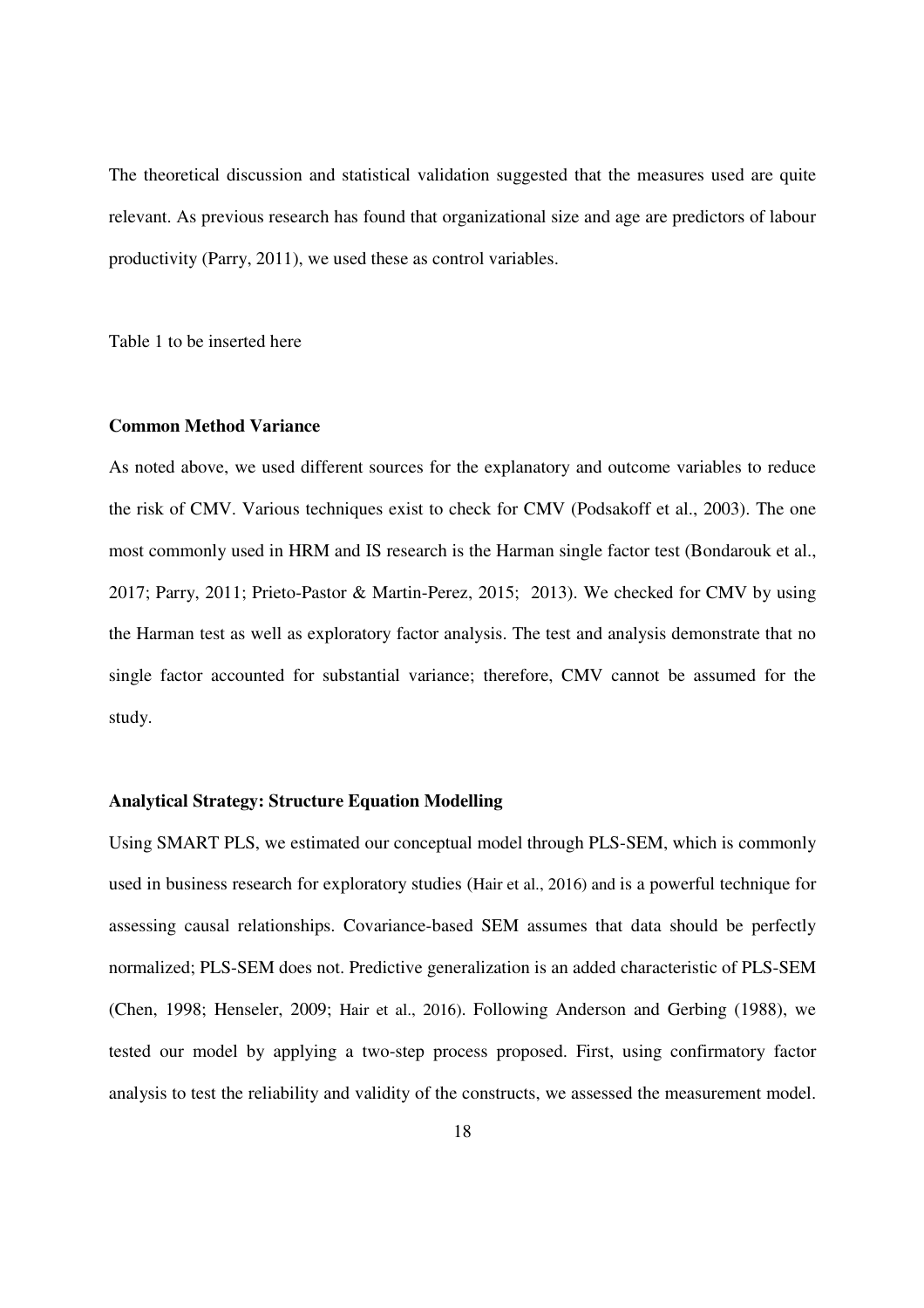Second, we used the structural model to assess the relationship between exogenous and endogenous variables.

#### *Evaluating the Measurement Model*

Following Hair et al.'s (2016) recommendations, we evaluated our measurement model using factor analysis, internal consistency reliability, convergent and discriminant validity. We analysed all factors to ensure indicator reliability. Hair et al. (2016) proposed that any item with a factor loading less than 0.40 be deleted. An item with a factor loading between 0.40 and 0.70 can be removed from analyses when its removal increases average variance extracted (AVE); otherwise it should be retained All items with loadings greater than 0.70 should be included in the analysis (Hair et al., 2016). In our case, all factors were significant and no factor was below the cut-off value of 0.40, confirming the reliability of our indicator shown in Table 2.

# Table 2 to be inserted here

Once we had removed items based on the above criteria, we assessed internal consistency through composite reliability and Cronbach alpha (Hair et al., 2016; Vinzi et al., 2010). Composite reliability and Cronbach alpha values are greater than the threshold value of 0.7, indicating that all constructs of the study are internally consistent as shown in Table 3. Convergent validity indicates that a block of indicators explains the same theoretical concept. In this study we assessed convergent validity through AVE, the value of which was greater than 0.50, indicating that convergent validity is tenable, as shown in Table 3.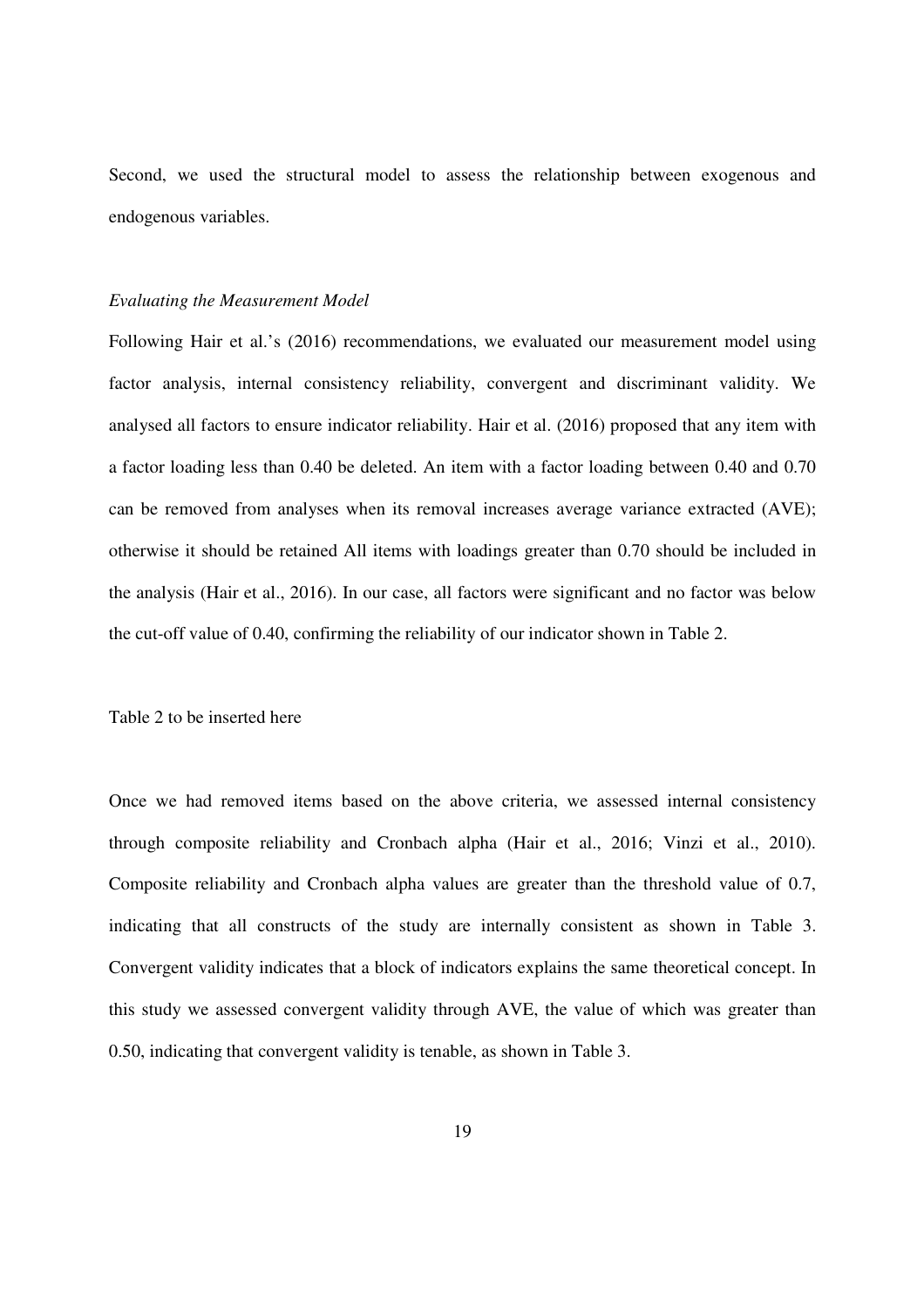Table 3 to be inserted here

Discriminant validity complements convergent validity and assesses if theoretically distinct constructs are different in reality (Forrel & Larcker, 1981). We used Fornell-Larcker criterion with cross loading to evaluate discriminant validity; the results indicated no discriminant validity issues.

# *Evaluating Structural Model and Hypothesis Testing*

Once we confirmed the validity of our measurement model, we evaluated the structural model (Hair et al., 2012; Henseler, Hubona and Ray, 2016), using the *coefficient of determination (R<sup>2</sup> )* for each endogenous variable that relates to variation in a dependent latent variable and that is accounted for by an independent latent variable (Tabachnick and Fidell, 2013; Hair et al., 2010) and significance of path coefficient. There are two endogenous latent variables in this study. Table 4 provides the *coefficient of determination* for our model.  $R^2$  values indicate that the study's predictors account for 47 per cent of the variance in labour productivity. The  $R^2$  for HR service quality is 0.71, indicating that e-HRM accounted for approximately 70 per cent of the variance in HRM service quality. We estimated Stone-Geisser's  $Q^2$  for predictive relevance of the inner model (Hair et al., 2016). The  $Q^2$  values for the quality of the HR service ( $Q^2 = 0.601$ ) and labour productivity  $(Q^2=0.503)$  are well above the cut-off value of zero, suggesting that e-HRM has enough predictive relevance for HRM service quality and labour productivity.

Table 4 to be inserted here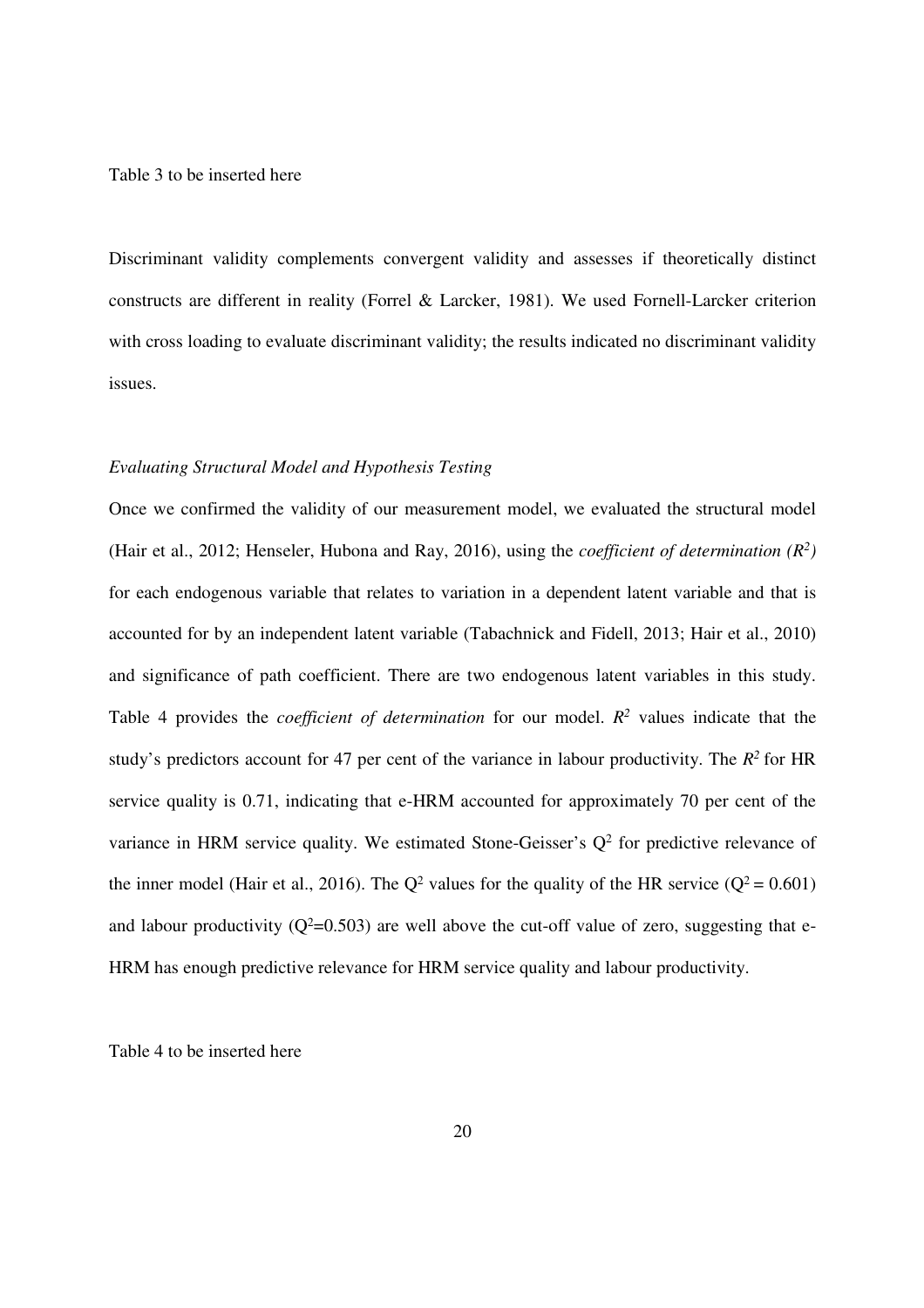We estimated the coefficients and statistical significance using a bootstrapping technique to empirically validate the proposed theoretical association between constructs. Table 5 presents direct, positive and significant relationship between the use of e-HRM practices and labour productivity (t=4.570,  $\beta$  = 0.284). Therefore, H1 is supported. The use of e-HRM practices (t=11.192;  $\beta$  =0.563) has a positive and significant relationship with HR service quality; therefore, H2 is accepted. Table 7 also shows that HR service quality has a statistically significant, direct and positive impact on labour productivity (t=8.205;  $\beta = 0.427$ ); therefore, H3 is supported.

Table 5 to be inserted here

# *Mediation Analysis*

We use various steps to analyse the mediating effect of HRM service quality through a bootstrapping procedure as recommended by Hair et al., (2016). First, the exogenous variables have to influence the endogenous variable directly. Second, the indirect path should be statistically significant; this is essential requirement for mediation analysis (Hair et al., 2016). The final step involves estimating the size of the indirect effect. This could be accessed through the 'value accounted for' (VAF) measure that indicates the ratio of indirect effect to total effect. The direct relationship (without mediators) between e-HRM strength and labour productivity is significant; therefore, it fulfils the first condition of mediation. Although this is not a strict condition for mediation, it is important when interpreting the mediating effect (Hair et al (2016). Table 6 indicates the indirect effect between e-HRM practices and labour productivity are statistically significant satisfying the central condition of mediation. Supporting H4, HR service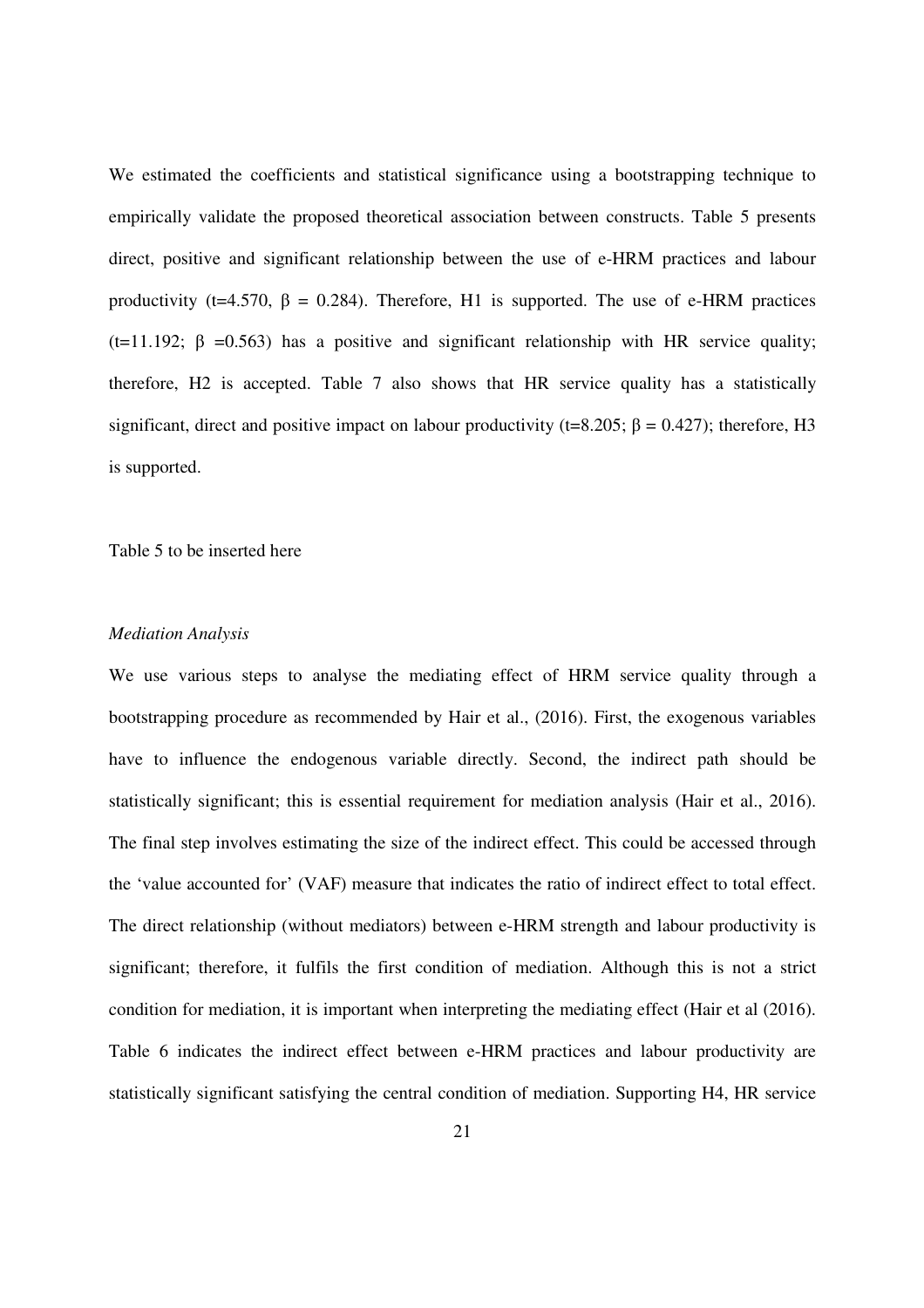quality fully mediate the relationship between e-HRM practices and labour productivity as VAF is 95% of total effect.

Table 6 to be inserted here

# **Discussion and Conclusion**

Our study responds to recent calls 1) to examine the effect of e-HRM on labour productivity (Obeidat, 2016; Marler and Fisher, 2013) and 2) to extend HRM research to non-Western institutional and cultural contexts (Budhwar and Debra, 2009; Panayotopoulou, Galanaki and Papalexandris, 2010). We analysed whether e-HRM influences labour productivity in the context of commercial banking in Pakistan. A key reason for introducing e-HRM is to improve employee productivity (CedarCrestone, 2008; Marler and Fisher, 2013; Obeidat, 2016; Strohmeier, 2007). We found that e-HRM can improve labour productivity. The results indicate that e-HRM practices have a significant, positive direct impact  $(R^2 = .438; Q^2 = .601)$  on managers' perceptions of labour productivity. The finding is consistent with CedarCrestone (2013) that also argued that e-HRM significantly improves labour productivity. These findings suggest that the greater use of e-HRM practices directly leads to an improvement in labour productivity.

Consistent with previous research, our study confirms a significant and positive association between e-HRM and HRM service quality (Bondarouk and Ruël, 2009; Bondarouk et al., 2017; Strohmeier, 2007; Wahyudi and Park, 2014). This is an important finding as employees' acceptance of new technologies, such as e-HRM systems, cannot be assumed, especially in countries such as Pakistan that have high power distance. Many studies have focused on the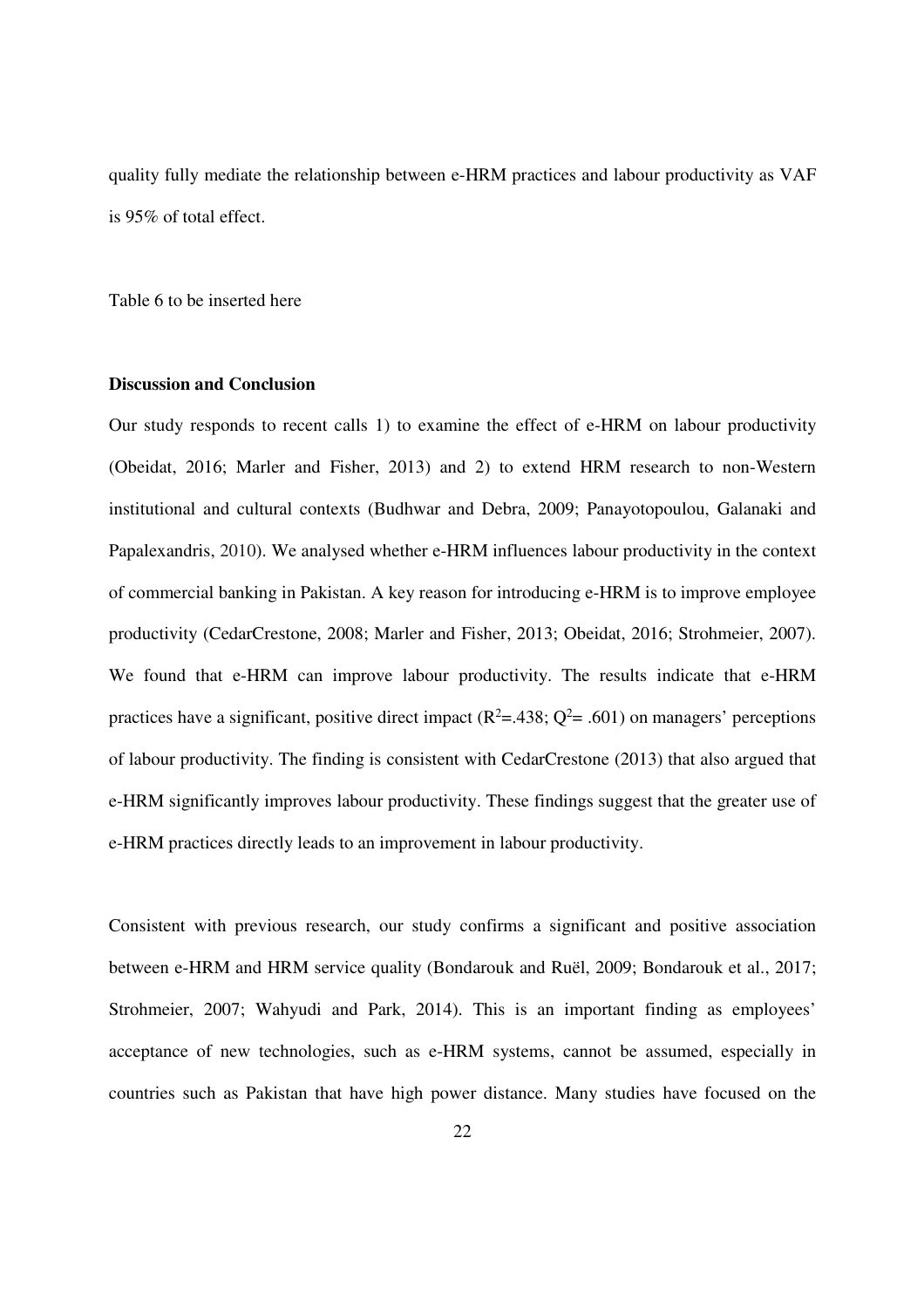introduction of e-HRM from the employer's perspective to assess the links between e-HRM and the efficiency of the HRM function (Parry, 2011). We include managers who are not part of the HRM function in our research. Their perspective is important, as e-HRM may externalize some of the activities associated with HRM transactions on to non-HRM employees, potentially reducing their productivity. We found that the e-HRM influences labour productivity when internal customers have a positive behaviour towards e-HRM. In this context, HRM service quality (HSQ) is key intervening variable between e-HRM and labour productivity. The value of VAF measure demonstrated that HSQ mediates the relationship between e-HRM and labour productivity.

Extending previous empirical work, our study suggests that HRM service quality plays a central role in explaining the links between e-HRM and labour productivity. In line with Uen et al.'s (2005, 2012) theoretical work, our results indicate that perceived HR service quality fully mediates the relationship between e-HRM and labour productivity. This suggests that it is not the impact of e-HRM directly on productivity that is important, but that it is the links between e-HRM and perceived HR service quality that are associated with increases in productivity. It cannot, therefore, be argued that simply introducing e-HRM is sufficient to improve managers' perceptions of labour productivity. E-HRM is not just the automation or 'self-servicization' of HRM activities. Rather, our results that rely on managers' assessments of the impact of e-HRM demonstrate e-HRM can help to improve labour productivity when it provides a high-quality service to employees that enables workers to perform HR and non-HR activities better (Bondarouk et al., 2017; Ruel and Kaap, 2012).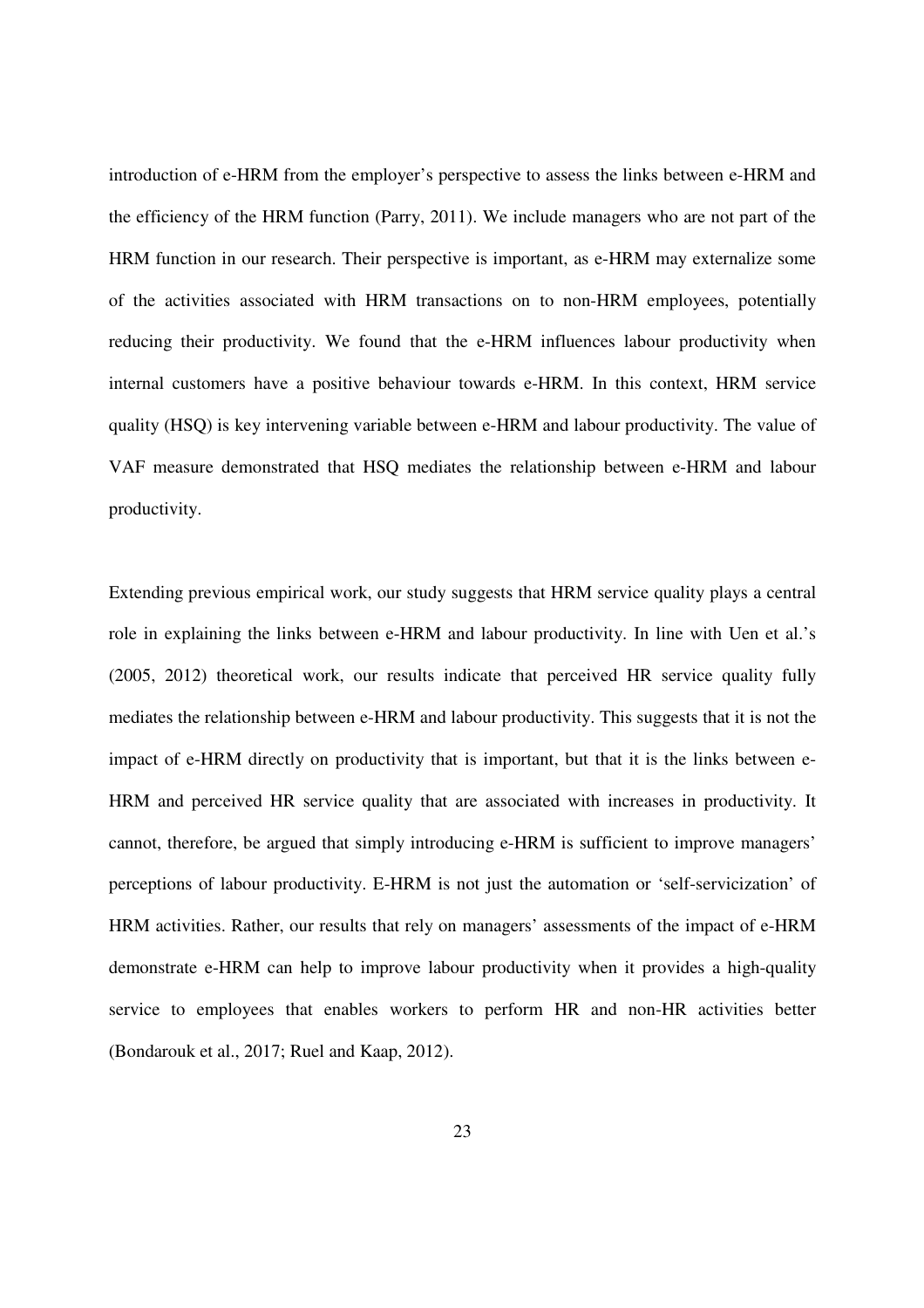# *Practical implications*

Implementing e-HRM is not always easy for firms (Bondarouk et al., 2017). Practitioners often use e-HRM to improve their ability to recruit and manage human capital (Marler and Fisher, 2016). However, without clearly understanding the e-HRM value proposition, practitioners may incorrectly estimate the overall impact of e-HRM on the organization or may downplay its wider impact on employees. This study has shown that e-HRM and HR service quality can have a significant influence on improvement of perceived labour productivity. Hence, HR directors and managers should ensure that they design e-HRM system to support organization workflow. In particular, managers should focus on the impact of e-HRM on HR service quality holistically, as this is the 'route' via which e-HRM can improve labour productivity. Put differently, this study argues that the introduction of e-HRM alone is insufficient to improve organizational outcomes; the firm will benefit only if e-HRM helps employees to perform a range of their tasks quicker or more easily.

#### *Theoretical implications*

This study's theoretical contributions are fourfold. First, this study enriches the HRM literature by providing important predictors for labour productivity. Obeidat (2016) suggested that relationship between e-HRM and labour productivity is still a grey area. Thus, we have filled an important gap in the literature by examining the impact of e-HRM on managers' perceptions of labour productivity. Our results indicate that e-HRM is an important predictor for improving labour productivity, a factor to help companies achieve sustainable competitive advantage (Paauwe, 2009).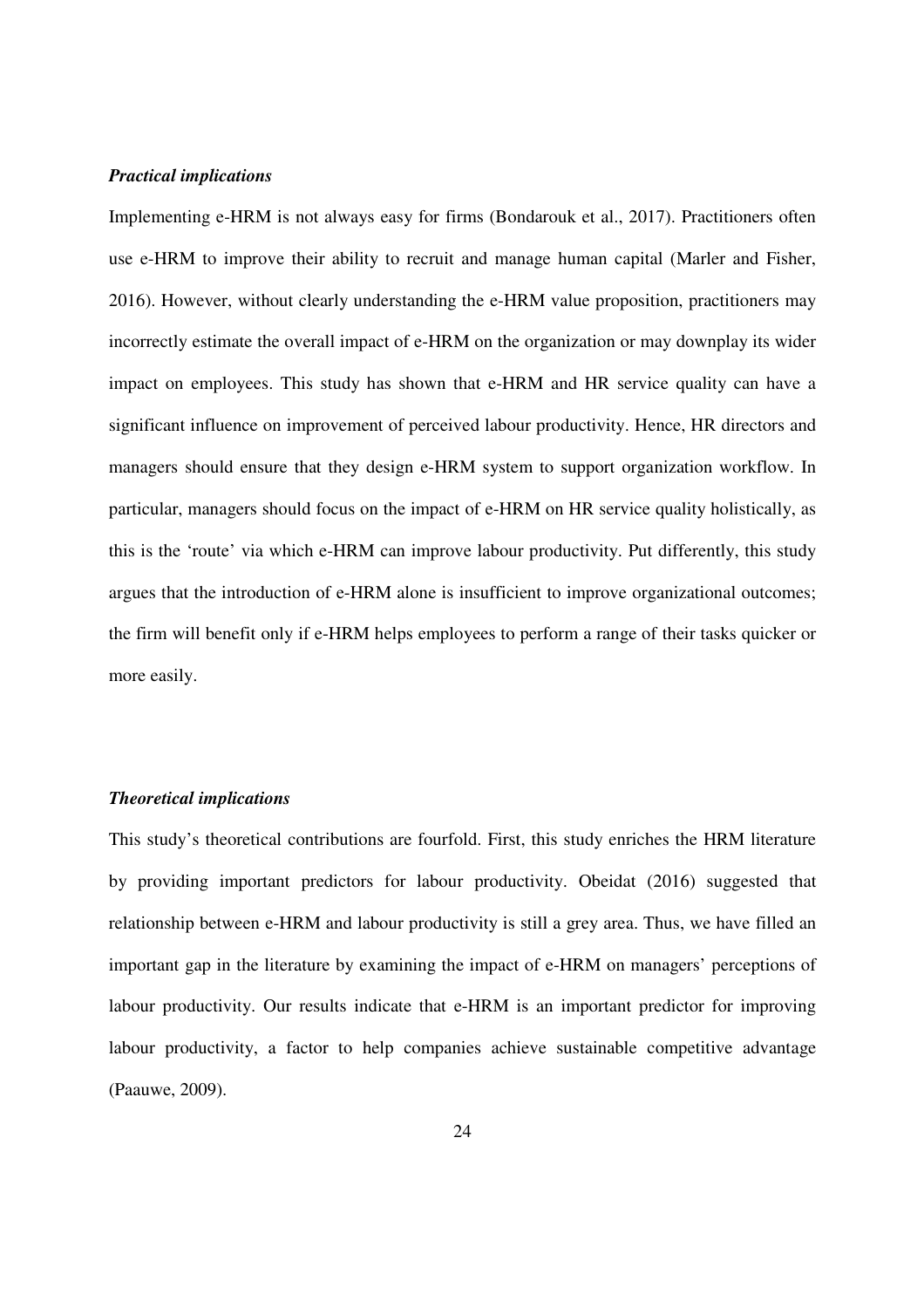Second, we found that the perceived quality of HR services fully mediates the relationship between e-HRM and managers' perceptions of labour productivity. This result suggests that e-HRM can help employees to be more effective and efficient when e-HRM frees up non-HRM employees to focus on their core activities or by reducing the errors associated with HRM activities. Thus, our study extends the existing e-HRM models and identifies HR service quality acts as a contingent variable between e-HRM and organizational outcomes.

Third, our study demonstrates that models of e-HRM should not only focus on more proximal outcomes, such as the HRM function's productivity, but should also examine more distal outcomes, such as workplace labour productivity. Frequently, e-HRM is introduced not just to improve the deployment of HRM personnel and resources, but to impact on the organization more widely. Theoretical models should, therefore, capture that multiplicity of intended outcomes.

Finally, the majority of empirical evidence on e-HRM comes from developed countries (Bondarouk et al., 2016). Less research has focused on the adoption of e-HRM in developing and South Asian countries. This study provides empirical evidence regarding value creation proposition for commercial bank of Pakistan. Cultural norms matter in e-HRM research because these will influence how e-HRM practices are enacted (Olivas-Lujan et al., 2007). We have shown that within the context of commercial banks in Pakistan, a sector that is important to the national economy and that has witnessed the introduction of e-HRM systems, e-HRM is associated with perceived productivity advantages in companies. Though more studies are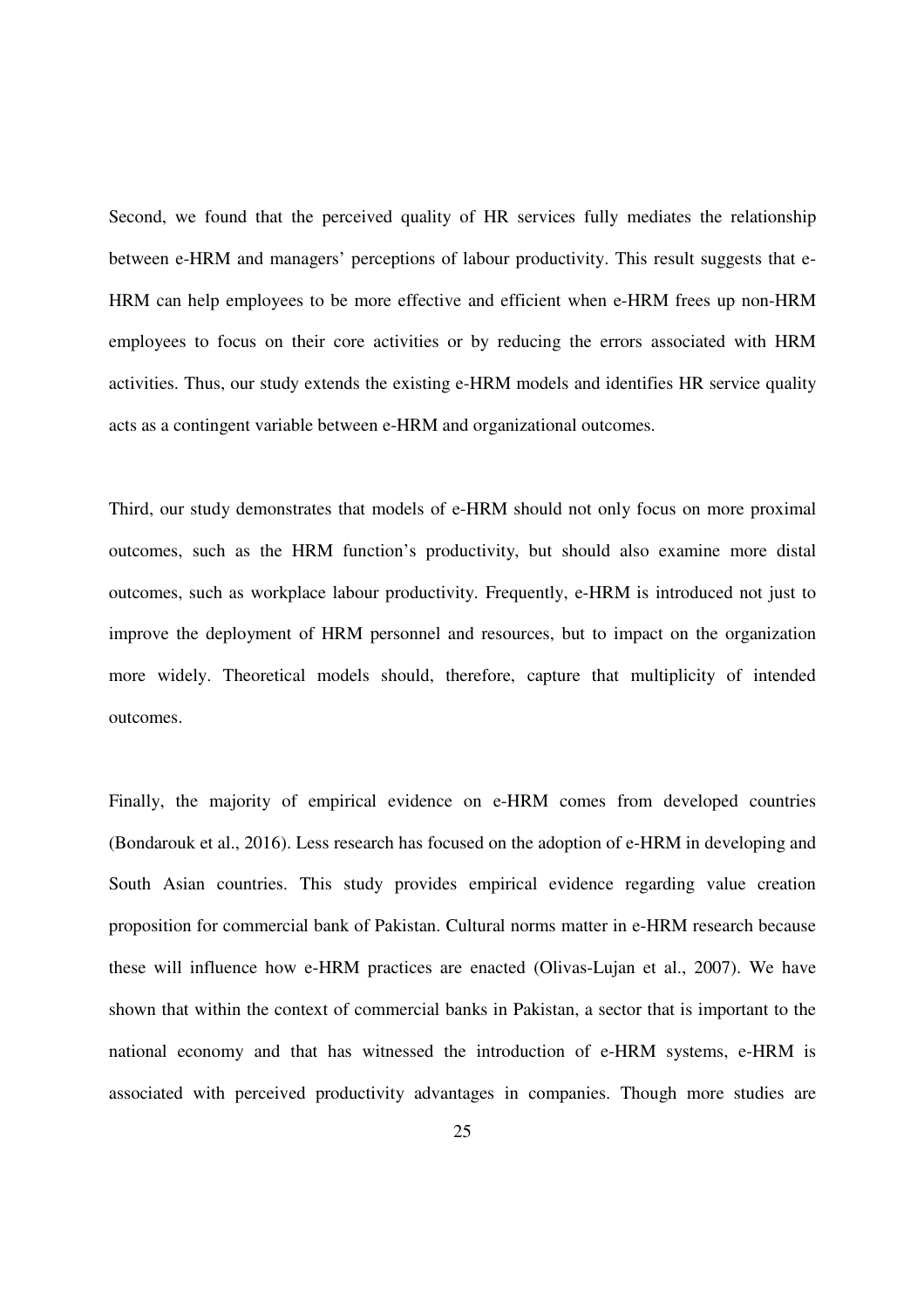required to explore the influence of e-HRM on performance of workforce and should include other aspects, such as turnover and employee commitment, this study has provided a useful starting point for measuring the impact of e-HRM on labour productivity.

# **References**

- Ahmad, M. and Allen, M.M.C. (2015). High Performance HRM and Establishment Performance in Pakistan: an Empirical Analysis. *Employee Relations*, 37(5), 506–524.
- Alfes, K., Truss, C., Soane, E.C., Rees, C., & Gatenby, M. (2013). The relationship between line manager behavior, perceived HRM practices, and individual performance: Examining the mediating role of engagement. *Human Resource Management*, 52(6), 839-859.
- Anderson, J.C. and Gerbing, D.W. (1988). Structural equation modeling in practice: A review and recommended two-step approach. *Psychological Bulletin*, 103(3), 411-423.
- Aryee, S., Walumbwa, F.O., Seidu, E.YM., & Otaye, L.E. (2013). Developing and leveraging human capital resource to promote service quality: Testing a theory of performance*. Journal of Management*, 42(2), 1–20.
- Bissola, R. and B. Imperatori (2013). Facing e-HRM: the consequences on employee attitude towards the organisation and the HR department in Italian SMEs. *European Journal of International Management* 7(4), 450-468.
- Bissola, R. and B. Imperatori (2013). Facing e-HRM: the consequences on employee attitude towards the organisation and the HR department in Italian SMEs. *European Journal of International Management*, 7(40), 450-468.
- Bissola, R., & Imperatori, B. (2014). The unexpected side of relational e-HRM: Developing trust in the HR department. *Employee Relations*, 36(4), 376-397.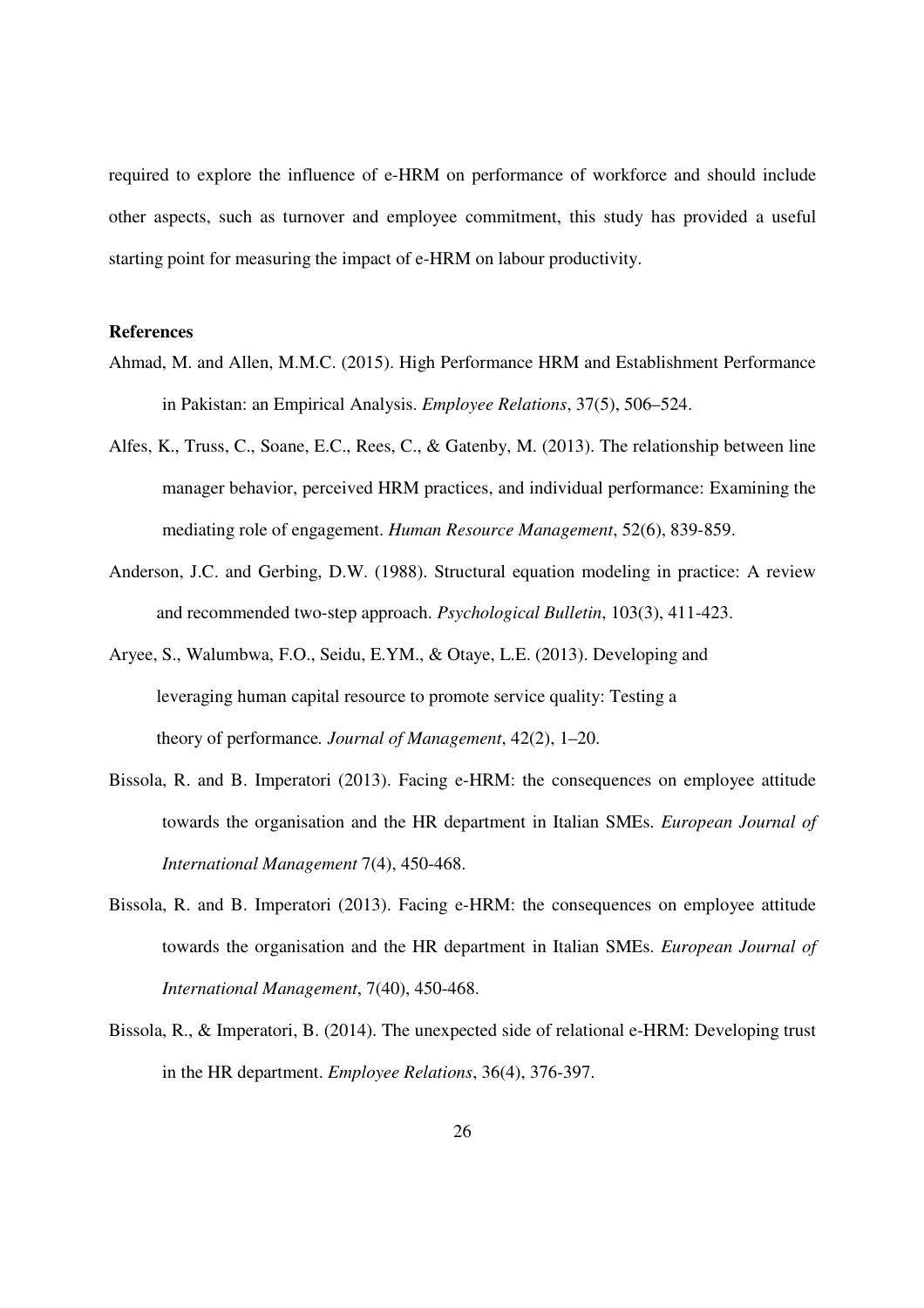- Bondarouk, T. and Ruël, H. (2013). The strategic value of e-HRM: results from an exploratory study in a governmental organization. *International Journal of Human Resource Management*, 24(2), 391-414.
- Bondarouk, T., Harms, R., & Lepak, D. 2017. Does e-HRM lead to better HRM service? *International Journal of Human Resource Management*, 28(9), 1332–1362.
- Bondarouk, T.V. and Ruël, H.J.M. (2009). Electronic Human Resource Management: challenges in the digital era. *International Journal of Human Resource Management*, 20(3), 505- 514.
- Bondarouk, T., Schilling, D., & Huub, R. (2016). eHRM adoption in emerging economies : The case of subsidiaries of multinational corporations in Indonesia. *Canadian Journal of Administrative Sciences*, 33(2), 124–137.
- Brynjolfsson, E. (1993). The productivity paradox of information technology. *Communications of the ACM,* 36(12), 67–77.
- Brynjolfsson, E., & Hitt, L.M. (2003). Computing productivity: Firm-level evidence. *Review of Economics and Statistics*, 85(4), 793-808.
- Bryson, A., Charlwood, A., & Forth, J. (2006). Worker voice, managerial response and labour productivity: An empirical investigation. *Industrial Relations Journal*, 37(5), 438-455.
- Budhwar, P.S. and Debrah, Y.A. (2009). Human resource management in developing countries, in Wilkinson, A., Bacon, N., Redman, T. and Snell, S. (Eds), *The Sage Handbook of Human Resource Management*, Sage, London, 393-406.
- Calabrese, A. (2012). Service productivity and service quality: A necessary trade-off? *International Journal of Production Economics*, 135(2), 800–812.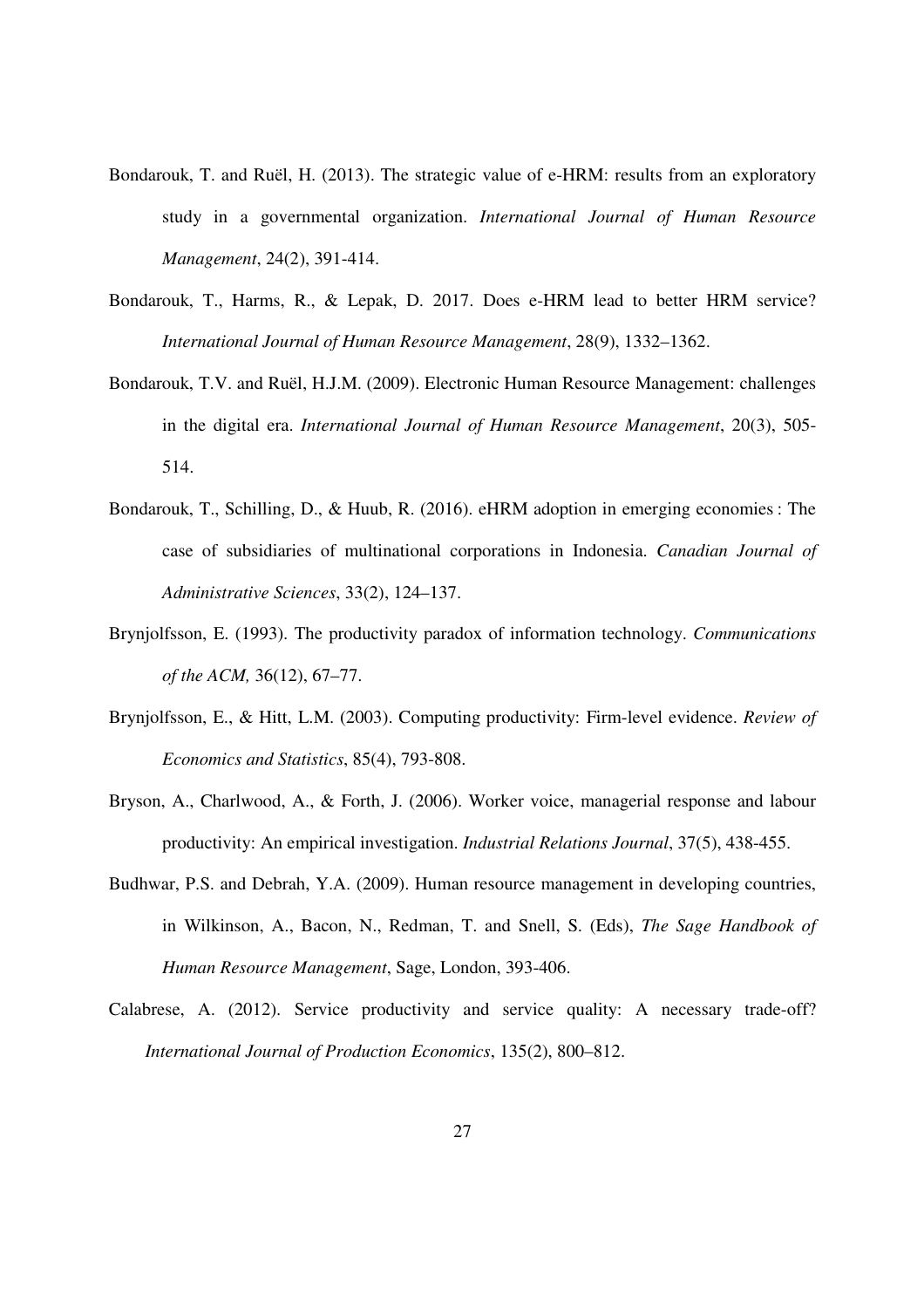- CedarCrestone (2006). *Workforce Technologies and Service Delivery Approaches*. Survey (9th Annual edition). Albany, New York.
- CedarCrestone (2008). *Cedar Crestone 2008–2009 HR Systems Survey* (11th Annual Edition)'. Albany, New York.
- CedarCrestone (2009). *CedarCrestone 2009–2010 HR Systems Survey: HR Technologies, Deployment Approaches, Value, and Metrics* (12th Annual Edition). Albany, New York.
- CedarCrestone (2013). *CedarCrestone 2013–2014 HR Systems Survey: HR Technologies, Deployment Approaches, Value, and Metrics* (15th Annual Edition). Albany, New York.
- Chang, E. (2005). Employees' overall perception of HRM effectiveness. *Human Relations, 58*(4), 523–544.
- Chang, S.-J., van Witteloostuijn, A., & Eden, L. (2010). Common method variance in international business research. *Journal of International Business Studies*, 41(2), 178– 184.
- Datta, D.K., Guthrie, J.P., & Wright, P.M. (2005). Human Resource Management and Labor Productivity: Does Industry Matter? *Academy of Management Journal*, 48(1), 135–145.
- Delery, J.E., & Shaw, J.D. (2001). The strategic management of people in work organizations: Review, synthesis, and extension. In *Research in Personnel and Human Resources Management* (165-197). Emerald Group Publishing Limited.
- DeLone, W.H., & McLean, E.R. (2003). The DeLone and McLean model of information systems success: a ten-year update. *Journal of Management Information Systems*, *19*(4), 9-30.
- DeLone, W.H., & McLean, E.R. (1992). Information systems success: The quest for the dependent variable. *Information Systems Research*, 3(1), 60-95.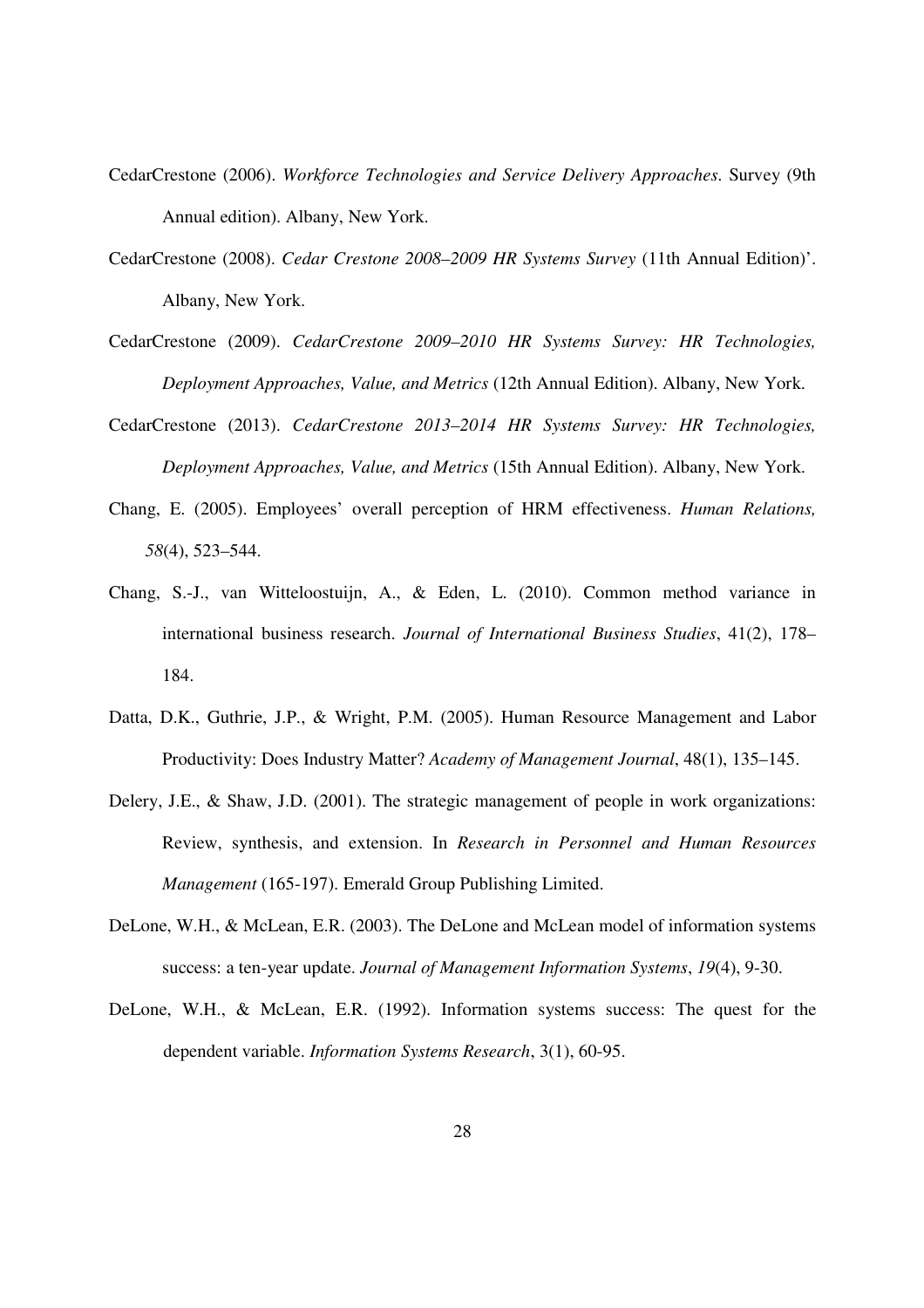- Drucker, P.F. (1999). Knowledge worker productivity: The biggest challenge. *California Management Review*, 41(2), 79–94.
- Fornell, C., Larcker, D.F., 1981. Evaluating structural equation models with unobservable variables and measurement error. *Journal of Marketing Research*, 18(1), 39–50.
- Gorla, N., Somers, T.M., & Wong, B. (2010). Organizational impact of system quality, information quality, and service quality. *The Journal of Strategic Information Systems*, 19(3), 207-228.
- Goodhue, D.L., & Thompson, R.L. (1995). Task-technology fit and individual performance. *MIS Quarterly*, 19(2), 213–236.
- Hair, J.F., Black, W. C., Babin, B.J., & Anderson, R.E.(2010). *Multivariate Data Analysis*. Englewood Cliffs: Prentice Hall.
- Hair, J.F., Sarstedt, M., Ringle, C.M., & Mena, J.A. (2012). An assessment of the use of partial least squares structural equation modeling in marketing research. *Journal of the Academy of Marketing Science*, 40(3), 414–433.
- Hair, J.F., Hult, G.T.M., Ringle, C., & Sarstedt, M. (2016). A primer on partial least squares structural equation modeling (PLS-SEM). Sage Publications
- Hair, J.F., Anderson, R.E., Tatham, R.L., & William, C. Black (2006), *Multivariate Data Analysis*. International Edition, New Jersey: Prentice Hall.
- Hartog, D.N., Boon, C., Verburg, R.M., & Croon, M.A. (2013). HRM, Communication, satisfaction, and perceived performance: A cross-level test. *Journal of Management*, *39*(6), 1637-1665.
- Henseler, J., Hubona, G., & Ray, P. (2016). Using PLS path modeling in new technology research: updated guidelines. *Industrial Management & Data Systems*, *116*(1), 2–20.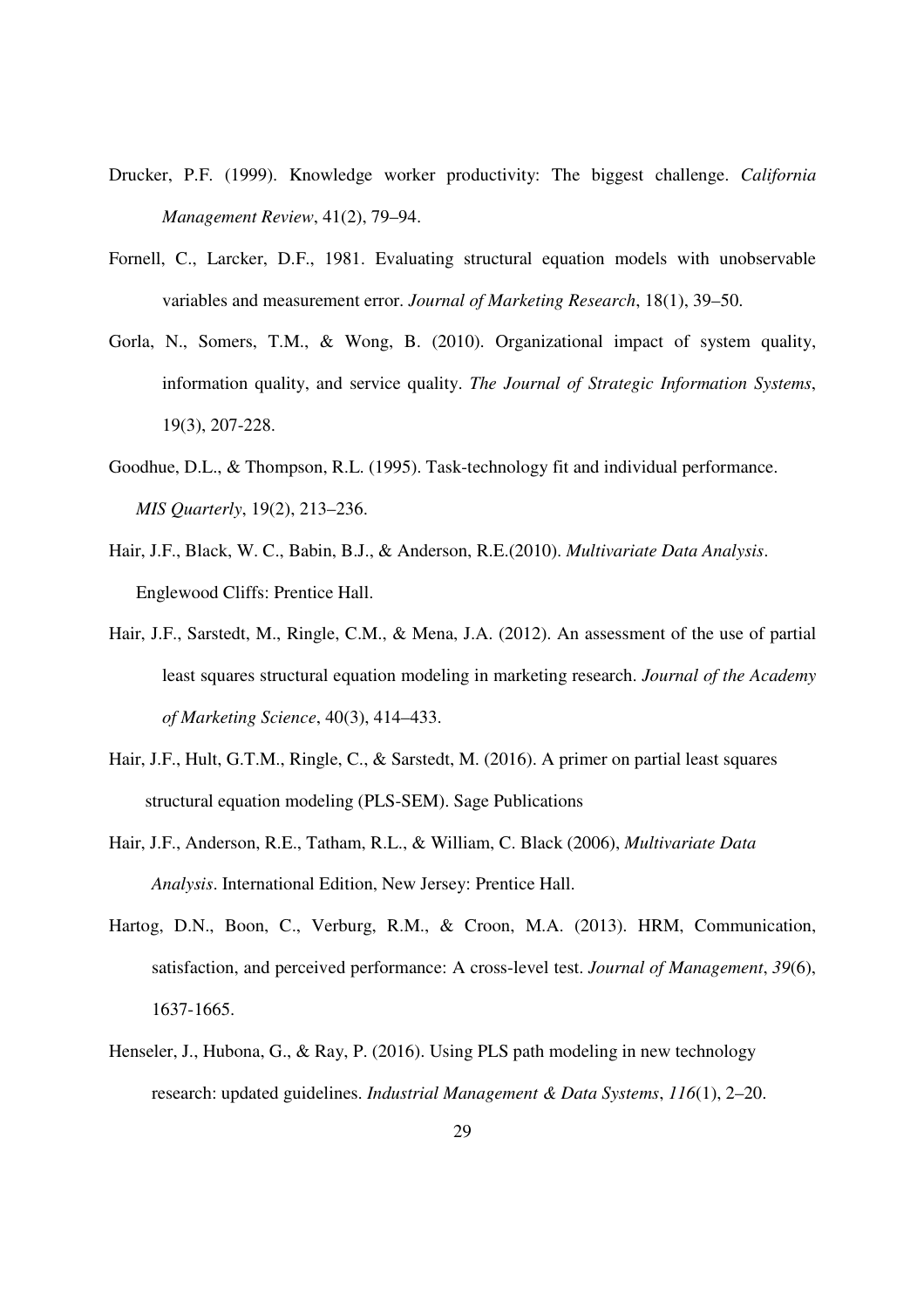- Holm, A.B. (2014). Institutional context and e-recruitment practices of Danish organizations. *Employee Relations*, *36*(4), 432–455.
- Hofstede, G. (2016), Strategy, culture, change, The Hofstede Center, available at: http://geert hofstede.com/pakistan.html (accessed June 15, 2016).
- Jain, V., & Kanungo, S. (2005). Beyond perceptions and usage: impact of nature of information systems use on information system-enabled productivity. *International Journal of Human-Computer Interaction*, 19(1), 113-136
- Johnson, R.D., Lukaszewski, K.M., & Stone, D.L. (2016). The evolution of the field of human resource information systems: Co-evolution of technology and HR processes. *Communications of the Association for Information Systems*, 38(28), 533-553.
- Khilji, S.E. (2001). Human resource management in Pakistan. In P. Budhwar and D. Yaw (Eds.), *Human Resource Management in Developing Countries*. London: Routledge
- Khilji, E. (2002). Modes of convergence and divergence: An integrative view of multinational practices in Pakistan. *International Journal of Human Resource Management*, *13*(2), 232- 253
- Khilji, S.E., & Wang, X. (2007). New evidence in an old debate: Investigating the relationship between HR satisfaction and turnover. *International Business Review*, 16(3), 377-395.
- Koopman, C., Pelletier, K.R., Murray, J.F., Sharda, C.E., Berger, M.L., Turpin, R S. & Bendel, T. (2002). Stanford presenteeism scale: health status and employee productivity. *Journal of Occupational and Environmental Medicine*, 44(1), 14-20.
- Marler, J.H., & Fisher, S.L. (2013). Human Resource Management Review An evidence-based review of e-HRM and strategic human resource management. *Human Resource Management Review*, *23*(1), 18–36.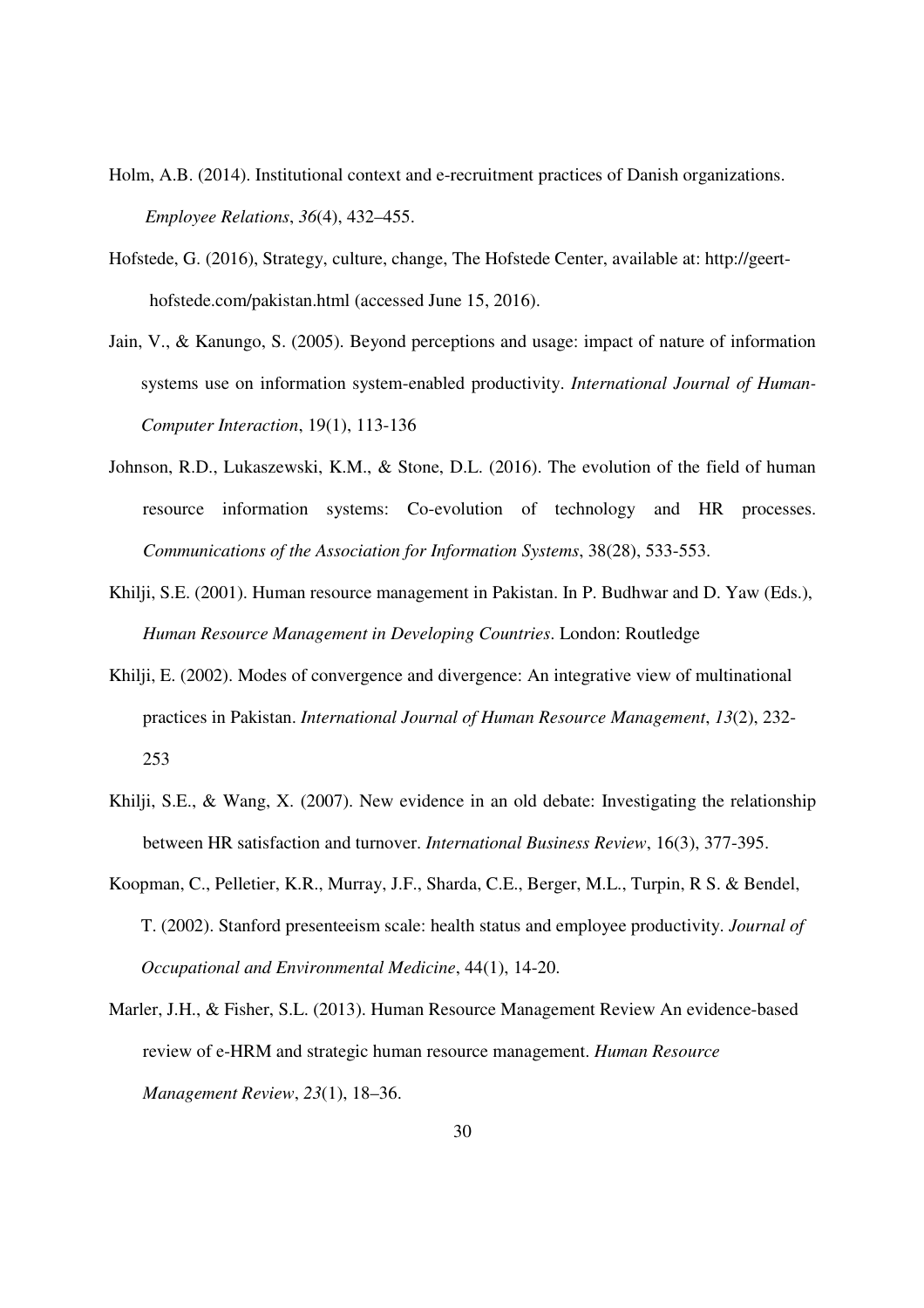- Meijerink, J.G., Bondarouk, T., & Lepak, D.P. (2016). Employees as active consumers of HRM: Linking employees' HRM competences with their perceptions of HRM service value. *Human Resource Management*, *55*(2), 219-240.
- Obeidat, S.M. (2016). The link between e-HRM use and HRM effectiveness: an empirical study. *Personnel Review*, *45*(6), 1281–1301.
- Olivas-Lujan, M.R., Ramirez, J., & Zapata-Cantu, L. (2007). e-HRM in Mexico: adapting innovations for global competitiveness. *International Journal of Manpower*, 28(5), 418– 434.
- Paauwe, J., & Boselie, P. (2005). HRM and performance: what next?. *Human Resource Management Journal*, 15(4), 68–83.
- Panayotopoulou, L., Galanaki, E., & Papalexandris, N. (2010). Adoption of electronic systems in HRM: Is national background of the firm relevant?. *New Technology*, *Work and Employment*, 25(3), 253-269.
- Parasuraman, A., Berry, L.L., and Zeithaml, V.A. (1988), SERVQUAL: A Multiple-Item Scale for Measuring Consumer Perceptions of Service Quality. *Journal of Retailing*, 64, 12–40.
- Panos, S., & Bellou, V. (2016). Maximizing e-HRM outcomes: a moderated mediation path. *Management Decision*, 54(5), 1088–1109.
- Parry, E. (2011). An examination of e-HRM as a means to increase the value of the HR function. *International Journal of Human Resource Management*, 22(5), 1146-1162.
- Parry, E., & Tyson, S. (2011). Desired goals and actual outcomes of e‐HRM. *Human Resource Management Journal*, *21*(3), 335-354.
- Parry, E., & Strohmeier, S. (2014). HRM in the digital age: digital changes and challenges of the HR profession. *Employee Relations*, 36(4), Editorial.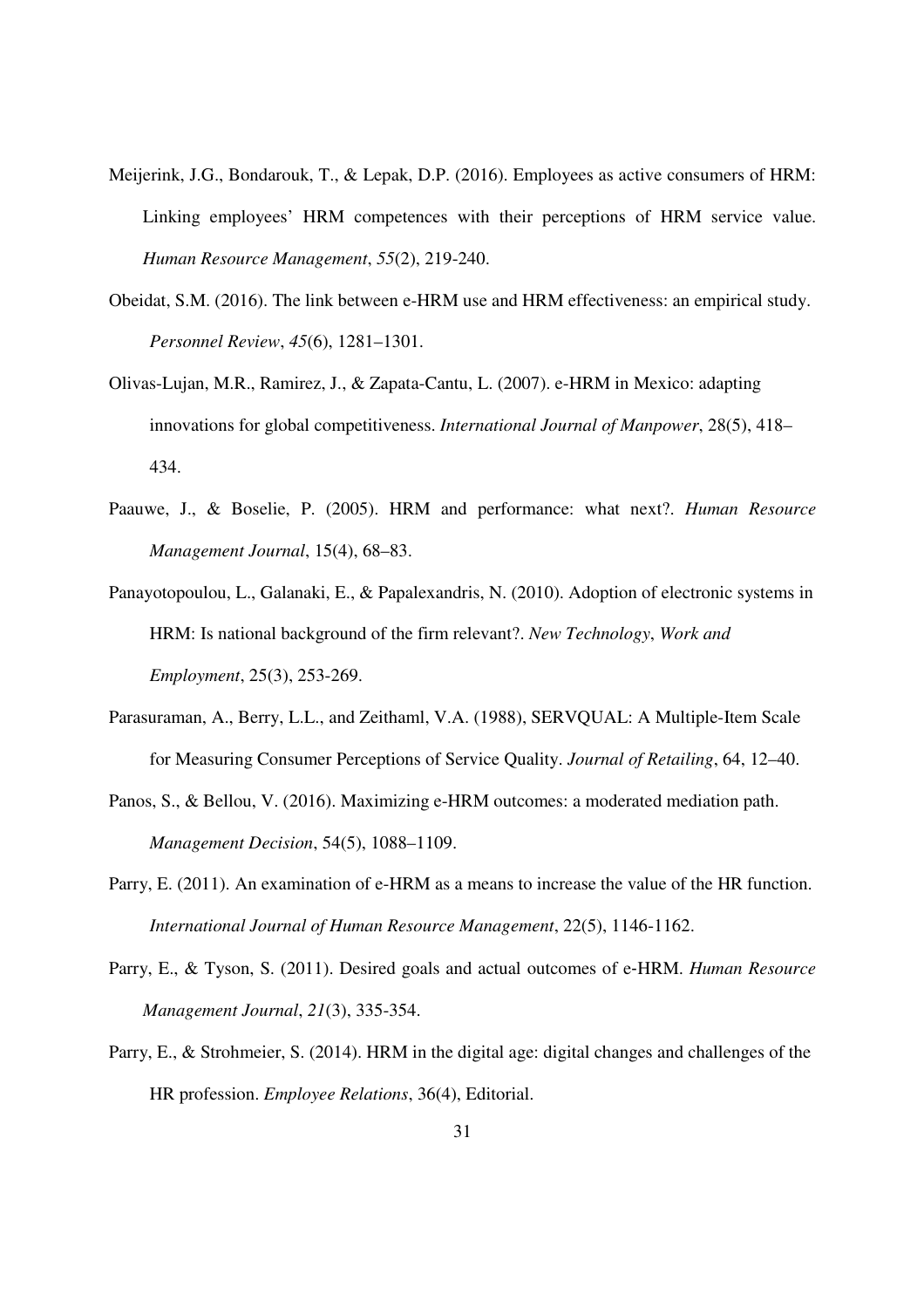- Podsakoff, P.M., MacKenzie, S.B., Lee, J.-Y. and Podsakoff, N.P. (2003). Common method biases in behavioral research: A critical review of the literature and recommended remedies. *Journal of Applied Psychology*, 88(5), 879–903.
- Peretz, H., & Parry, E. (2016). Impact of National Culture on the Use and Outcomes of E-HRM. In *Academy of Management Proceedings*, 2016(1), 10891.
- Pitt, L.F., Watson, R.T., & Kavan, C.B. 1995. Service quality: A measure of information systems effectiveness. *MIS Quarterly*, 19(2), 173–187.
- Polák, P. 2017. The productivity paradox: A meta-analysis. *Information Economics and Policy*, 38, 38–54.
- Prieto-Pastor, I., & Martin-Perez, V. (2015). Does HRM generate ambidextrous employees for ambidextrous learning? The moderating role of management support. *International Journal of Human Resource Management*, 26(5), 589-615.
- Purcell, J., & Hutchinson, S. (2007). Front-line managers as agents in the HRM- performance causal chain: theory, analysis and evidence. *Human Resource Management Journal,* 17(1), 3-20.
- Ruël, H., & van der Kaap, H. (2012). E-HRM usage and value creation. Does a facilitating context matter? *German Journal of Human Resource Management*, *26*(3), 260-281
- Shrivastava, S. and J.B. Shaw, 2003. Liberating HR through technology, *Human Resource Management*, 42(3), 201-222.
- Snell, S.A., Stuebner, D., & Lepak, D.P. (2002). Virtual HR departments: Getting out of the middle, 81-101, in R. L. Henneman & D. B. Greenberger (Eds). Human resource management in virtual organizations, Greenwich: Information Age Publishing.
- Sabir, S., Abrar, M., Bashir, M., Baig, S.A., & Kamran, R. (2015). E-hrm impact towards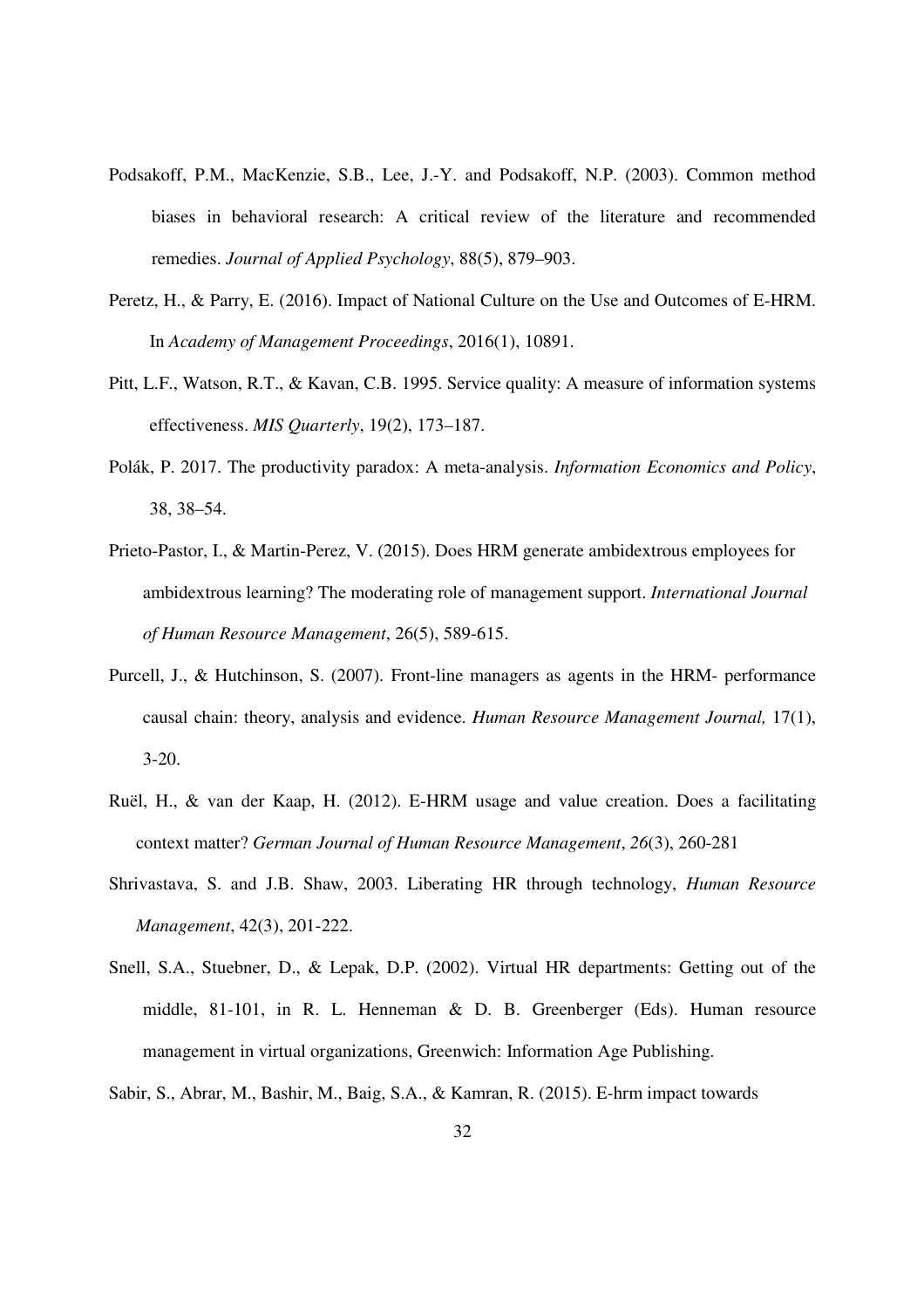company's value creation: evidence from banking sector of Pakistan. *International Journal of Information Management*, 7(2), 123–143.

- Schalk, R., Timmerman, V., & Heuvel, S. Van Den. (2013). How strategic considerations in fluence decision making on e-HRM applications. *Human Resource Management Review*, *23*(1), 84–92.
- Stone, D.L., & Dulebohn, J.H. (2013). Emerging issues in theory and research on electronic human resource management (eHRM ). *Human Resource Management Review*, *23*(1), 1–5.
- Strohmeier, S. (2007). Research in e-HRM: Review and implications. *Human Resource Management Review*, *17*(1), 19–37.
- Strohmeier, S., & Kabst, R. (2014). Configurations of e-HRM: an empirical exploration. *Employee Relations*, *36*(4), 333–353.
- Tam, C., & Oliveira, T. (2016). Understanding the impact of m-banking on individual performance: DeLone & McLean and TTF perspective. *Computers in Human Behavior*, 61, 233–244.
- Tabachnick, B.G. and Fidell, L.S. (2013) *Using Multivariate Statistics*, (6th ed), New Jersey: Pearson Education, Inc.
- Tüselmann, H.-J., McDonald, F., Heise, A., Allen, M.M.C. and Voronkova, S. (2007), *Employee Relations in Foreign-Owned Subsidiaries: German Multinational Companies in the UK*, Palgrave Macmillan, Basingstoke.
- Uen, J., Wang, B., & Chen, W. (2005). Internal service quality factors of human resource department and their relationships with organizational performance: Top and middle managers' viewpoints. *Taiwan Journal of Human Resource Management,* 5(2), 39–66.
- Uen, J.F., Ahlstrom, D., Chen, S.Y., & Tseng, P.W. (2012). Increasing HR's strategic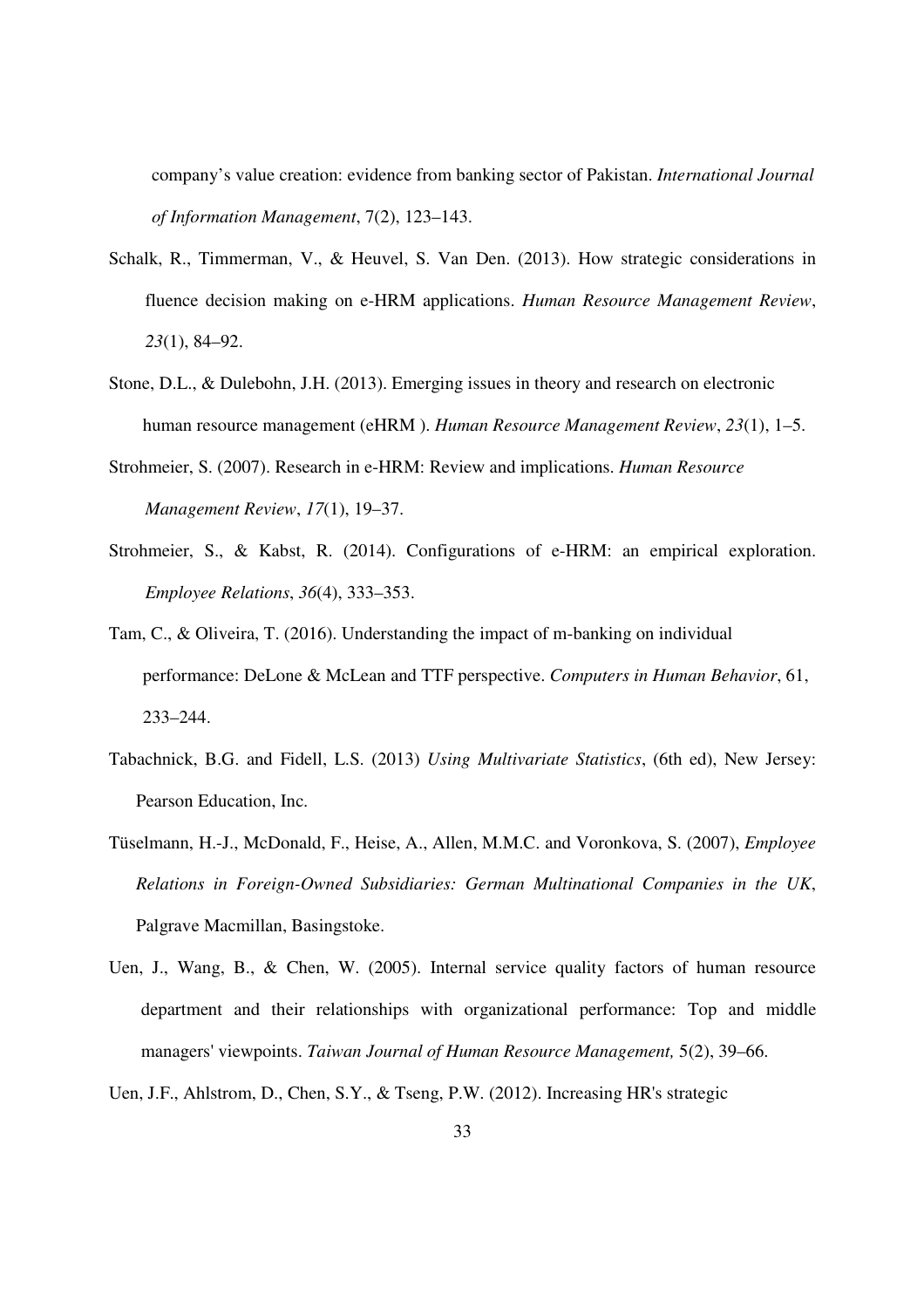participation: The effect of HR service quality and contribution expectations. *Human Resource Management*, 51(1), 3-23.

- Wahyudi, E., & Park, S. (2014). Unveiling the Value Creation Process of Electronic Human Resource Management: An Indonesian Case. *Public Personnel Management*, *43*(1), 83–117.
- Wu, I L., & Wu, K.W. (2005). A hybrid technology acceptance approach for exploring e-CRM adoption in organizations. *Behaviour & Information Technology*, *24*(4), 303-316.
- Zheng, C., & Lamond, D. (2010). Organisational determinants of employee turnover for multinational companies in Asia. *Asia Pacific Journal of Management*, 27, 423–443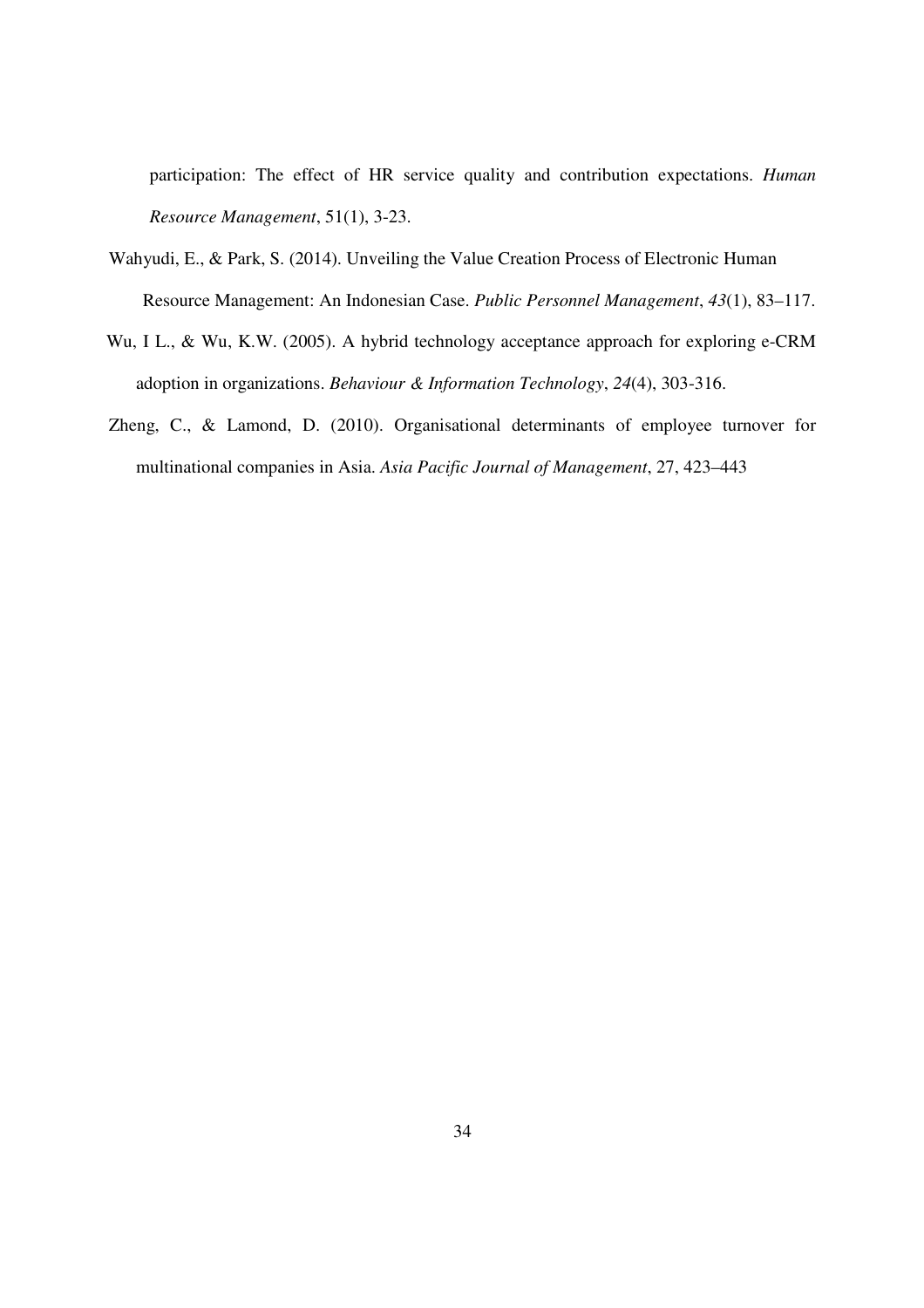# Table 1 Construct and Items

| <b>Construction</b>        | <b>Items</b>                                                                 |  |  |  |  |  |  |
|----------------------------|------------------------------------------------------------------------------|--|--|--|--|--|--|
| Use of e-HRM practices     | Our organization uses e-HRM for managing employee benefits (EHRMP1)          |  |  |  |  |  |  |
|                            | We use e-HRM for recruitment & selection processes. (EHRMP2)                 |  |  |  |  |  |  |
|                            | We use e-HRM for forma                                                       |  |  |  |  |  |  |
|                            | 1 grievances & complaints (EHRMP3)                                           |  |  |  |  |  |  |
|                            | We use e-HRM for work scheduling (EHRMP4)                                    |  |  |  |  |  |  |
|                            | we use e-HRM for online testing $&$ learning ( <b>EHRMP5</b> )               |  |  |  |  |  |  |
|                            | e-HRM is used to appraise branch employees in our organization (EHRMP6)      |  |  |  |  |  |  |
|                            | e-HRM is used to review the performance of the branch employee (EHRMP7)      |  |  |  |  |  |  |
|                            | e-HRM is used for internal hiring & transfer (EHRMP8)                        |  |  |  |  |  |  |
|                            | In my organization, e-HRM is used for talent management (EHRMP9)             |  |  |  |  |  |  |
| <b>Quality HR services</b> | e-HRM provides quality HR services to its internal customers (managers,      |  |  |  |  |  |  |
|                            | employees) (QHRS1)                                                           |  |  |  |  |  |  |
|                            | Our e-HRM system guarantees errorless administration (QHRS2)                 |  |  |  |  |  |  |
|                            | Ever since the introduction of e-HRM, HR services have been performed        |  |  |  |  |  |  |
|                            | correctly and in appropriate way (QHRS3)                                     |  |  |  |  |  |  |
|                            | E-HRM improves the quality of HR services (QHRS4)                            |  |  |  |  |  |  |
|                            | E-HRM enables managers to accomplish tasks quickly (QHRS5)                   |  |  |  |  |  |  |
|                            | HR services have been streamlined and standardized in our organization       |  |  |  |  |  |  |
|                            | (QHRS6)                                                                      |  |  |  |  |  |  |
| <b>Labour Productivity</b> | We believe that the productivity of our employee is better than that of our  |  |  |  |  |  |  |
|                            | competitors (LP1)                                                            |  |  |  |  |  |  |
|                            | Since the implementation of e-HRM average absentee rate are reduced (LP2)    |  |  |  |  |  |  |
|                            | Using e-HRM, our average effective hour loss is lower (LP3)                  |  |  |  |  |  |  |
|                            | e-HRM makes our job much easier (LP4)                                        |  |  |  |  |  |  |
|                            | e-HRM has increased the focus of managers and employees on their core duties |  |  |  |  |  |  |
|                            | (LP5)                                                                        |  |  |  |  |  |  |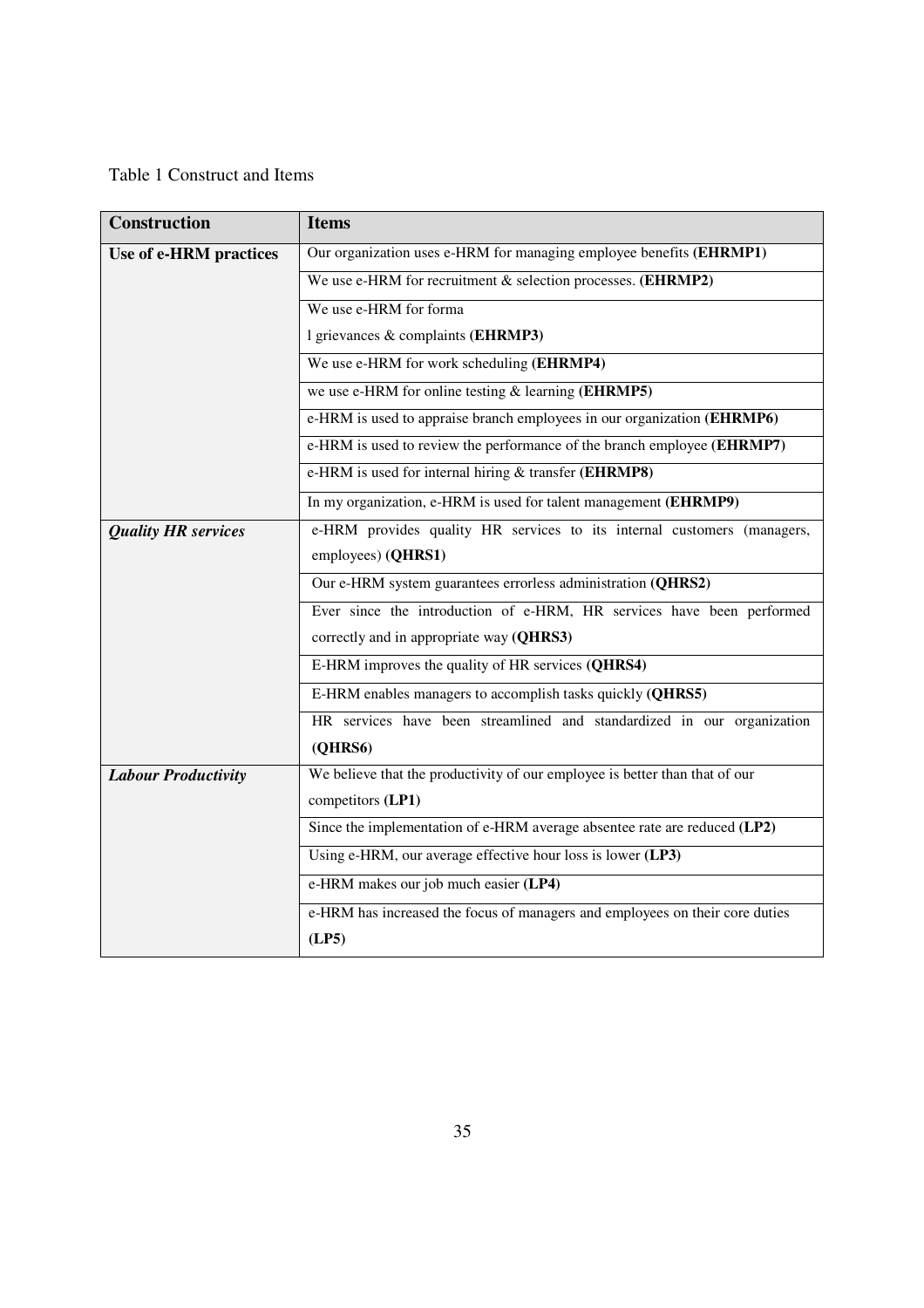Table 2 Factor Analysis

|                   | <b>EHRM</b> use | LP       | <b>QHRS</b> | t-value  |
|-------------------|-----------------|----------|-------------|----------|
| EHRMP2            | 0.652034        |          |             | 14.29101 |
| EHRMP3            | 0.664004        |          |             | 19.17053 |
| EHRMP5            | 0.599436        |          |             | 13.67823 |
| EHRMP6            | 0.789675        |          |             | 30.86524 |
| EHRMP7            | 0.85301         |          |             | 42.80017 |
| EHRMP8            | 0.670388        |          |             | 12.97555 |
| EHRMP9            | 0.704512        |          |             | 17.80193 |
| LP1               |                 | 0.76003  |             | 23.48987 |
| LP2               |                 | 0.842118 |             | 44.68202 |
| LP3               |                 | 0.896798 |             | 63.96608 |
| LP4               |                 | 0.840069 |             | 31.34868 |
| LP5               |                 | 0.83508  |             | 32.75188 |
| QHRS1             |                 |          | 0.742488    | 20.45931 |
| QHRS <sub>2</sub> |                 |          | 0.766841    | 24.9185  |
| QHRS <sub>3</sub> |                 |          | 0.784119    | 27.05697 |
| QHRS 4            |                 |          | 0.802918    | 23.63137 |
| QHRS <sub>5</sub> |                 |          | 0.82807     | 32.51654 |
| <b>OHRS 6</b>     |                 |          | 0.798624    | 28.55535 |

Table 3 Construct Reliability and Validity

| Construct           | <b>Composite Reliability</b> | Cronbach alpha | <b>AVE</b> |
|---------------------|------------------------------|----------------|------------|
|                     |                              |                |            |
| e-HRM use           | 0.874962                     | 0.837336       | 0.503192   |
| HR service quality  | 0.907356                     | 0.877421       | 0.620393   |
| Labour productivity | 0.920447                     | 0.891741       | 0.698828   |
| Org_size            | 1.0000                       | 1.0000         | 1.000      |
| Org_age             | 1.0000                       | 1.0000         | 1.000      |